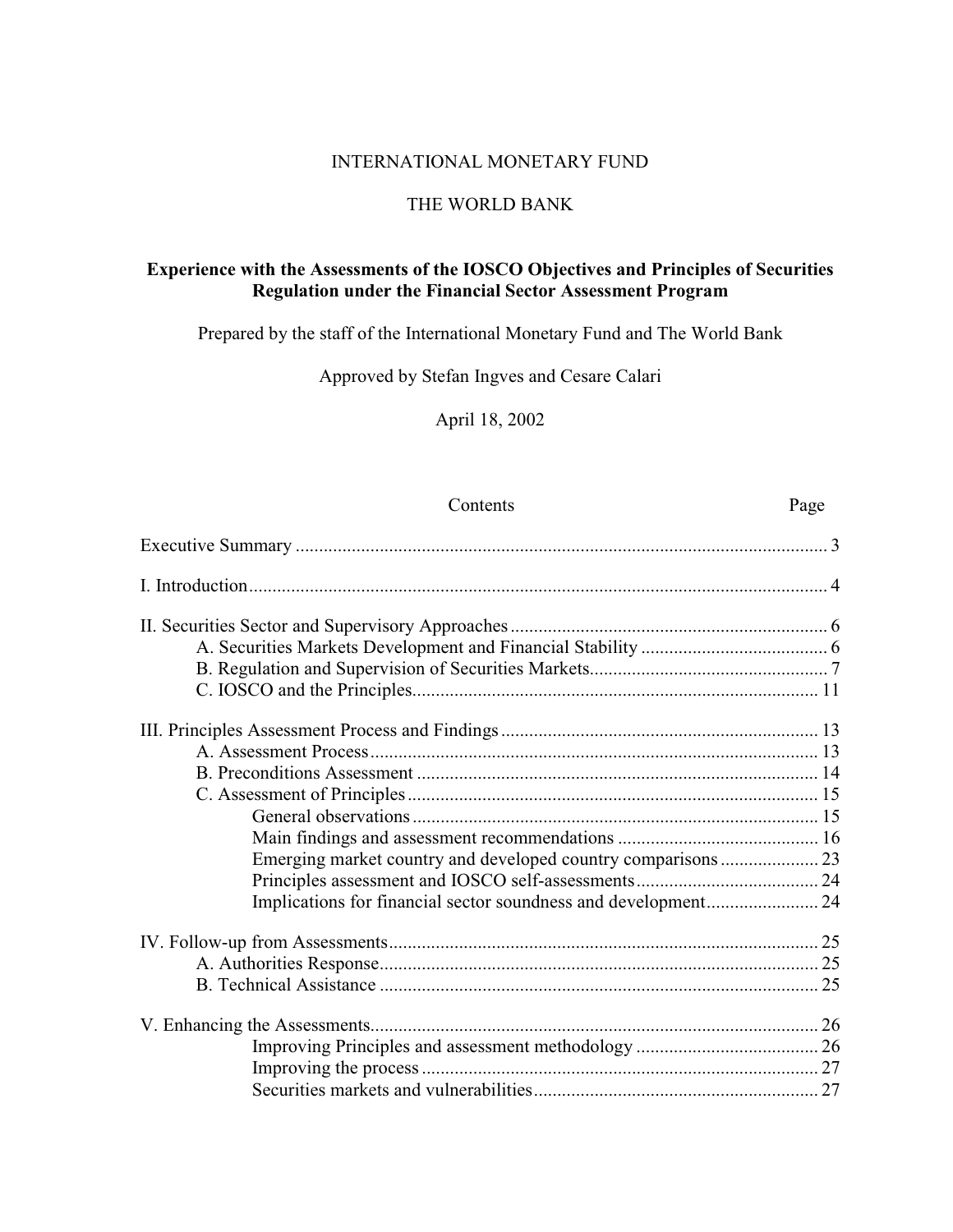| <b>Text Tables</b>                                                                 |  |
|------------------------------------------------------------------------------------|--|
| 2. IOSCO Assessments: Percentage shares of observance with the IOSCO Objectives ad |  |
| Boxes                                                                              |  |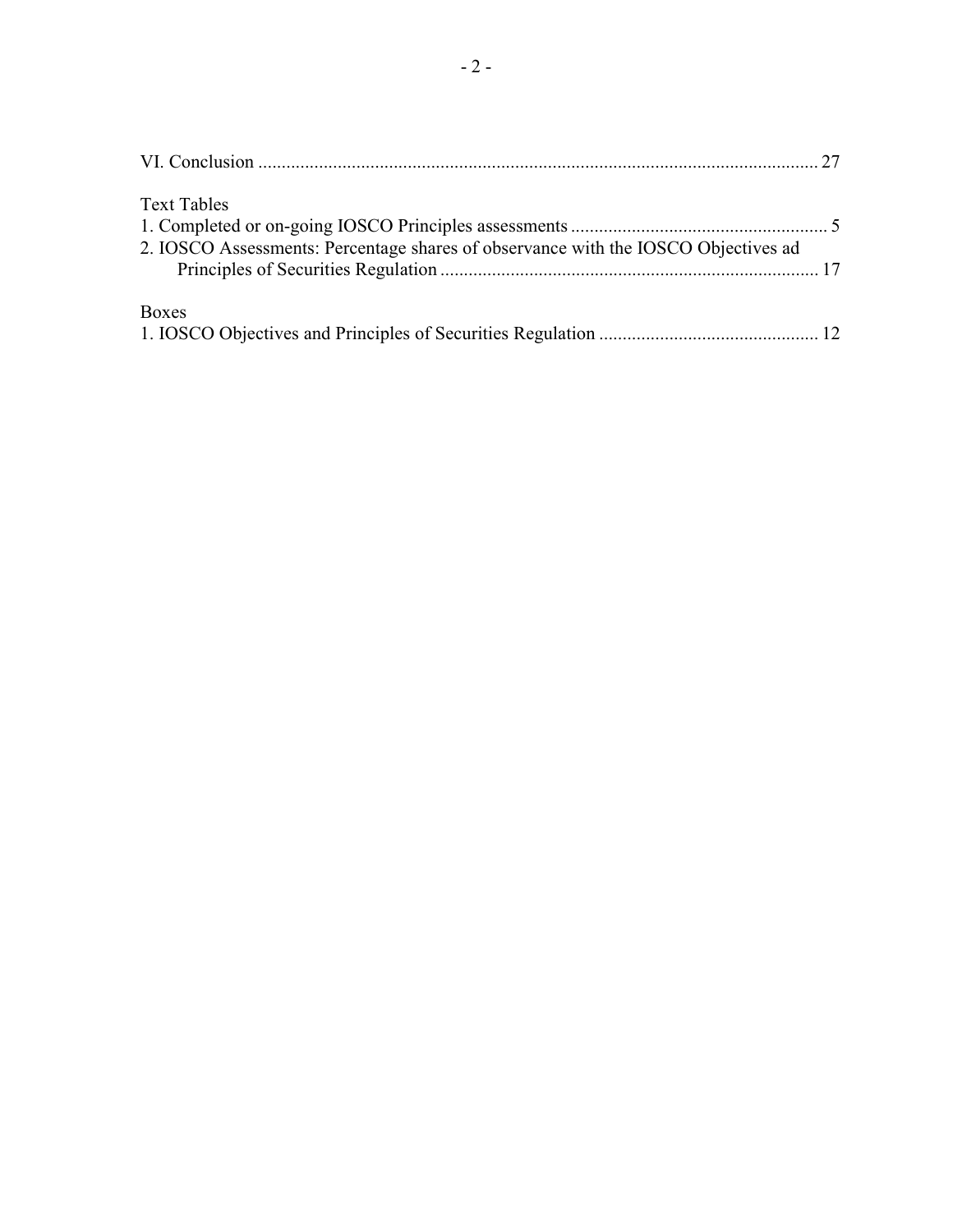### **EXECUTIVE SUMMARY**

1. The International Organization of Securities Commissions (IOSCO) Objectives and Principles of Securities Regulation (the Principles) form an essential part of the standards and codes work undertaken in the Financial Sector Assessment Program (FSAP). The Principles set a standard against which a country's practice of regulation and supervision of securities markets is assessed. The assessment while enhancing the country's understanding of its own system in the context of international standards and to the overall understanding of the strengths and weaknesses in financial sector supervision, will benefit from continuing work on the criteria for implementation of the Principles and from a deeper understanding of the linkages between securities regulation and macro-economic vulnerabilities. Enhancements to the operational aspects of the FSAP will also improve the quality of the assessments and lead to their greater integration into the main FSAP findings.

2. This paper undertakes an analysis of 22 completed IOSCO assessments, which include assessments of both developed and emerging market countries. The analysis considers the results of the assessments, the contribution of these assessments to the main FSAP findings, the experience of the assessors and the experiences of the authorities. The process has been a valuable one—in addition to identifying areas for reform, the assessments also act to increase awareness of international best practice, creating an opportunity for selfevaluation and priority-setting in the assessed jurisdiction. The paper concludes that further strengthening of the IOSCO Principles assessment process would enhance the FSAP.

 $\overline{3}$ . While the size and complexity of securities markets influence the regulatory approach adopted, it is clear from the analysis that implementation of securities law and regulations is the greatest challenge facing assessed countries. Implementation is often a capacity issue for regulators and one that could, in the case of emerging and developing markets, benefit from technical assistance. The accommodative language of the Principles, wherein implementation is not expressly defined, also highlights the need of the Bank and Fund to continue our collaborative work with IOSCO to further develop guidance in this area.

Finally, an analysis of the role played by assessments in the findings of vulnerabilities 4. in the financial sector reveals that additional work is needed to draw connections between weaknesses in securities market supervision and vulnerabilities.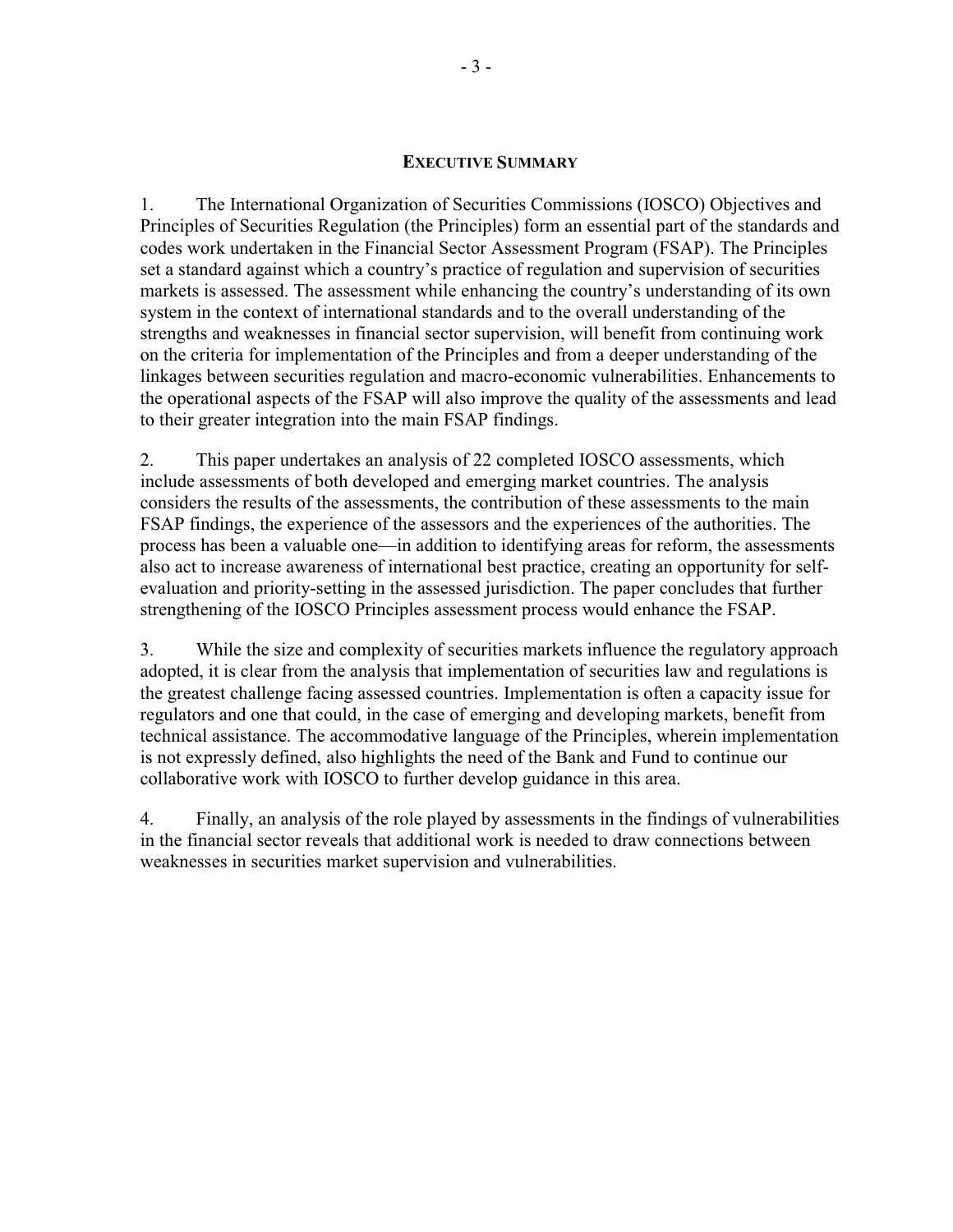# **I. INTRODUCTION**<sup>1</sup>

5. **The health of an economy increasingly relies on orderly, efficient and wellregulated securities markets.** The increased complexity and growth of securities markets has created demand for enhanced knowledge and understanding of the regulation of these markets and the connection between regulatory deficiencies and other areas of the financial sector and the economy as a whole.

6. **In recognition of the role played by securities markets in the financial sector, the FSAP frequently includes an assessment of the strengths and weaknesses of the supervision and regulation of securities markets.** Such assessments are done in countries where the securities market is considered by the mission to be material to the financial sector or in certain circumstances where, although the securities markets might not be systemically significant, an assessment might assist the authorities in properly gauging the progress of their regulatory reforms. Of the 45 completed or on-going FSAPs, 33 include an assessment of securities markets supervision and regulation. FSAPs generally also include a discussion of capital markets more broadly, and for developing and emerging market countries attention is paid to development issues in this area.

7. **The assessments have been undertaken under the rubric of the IOSCO Principles.** An IMF Code of Good Practices on Transparency in Monetary and Financial Policies, 1999 (MFP Transparency Code) and Anti-Money Laundering assessment may also be undertaken in conjunction with the Principles assessment. In some countries, a detailed assessment of clearing and settlement systems has also been undertaken under the Committee on Payment and Settlement Systems (CPSS)/IOSCO Recommendations for Securities Settlement Systems (the Recommendations).<sup>2</sup>

8. **This paper examines the experience with the Principles assessments in the FSAP, including a discussion of progress to-date and the future work to be done.** The paper is based on an analysis of completed Principles assessments, feedback from assessors, mission chiefs and the authorities. The paper identifies the role the Principles play in the FSAP context and analyzes the usefulness of the assessments in identifying vulnerabilities arising from regulation of securities markets as well as their usefulness in identifying development concerns. In addition, the paper identifies areas in which securities regulators could improve practices and areas in which more guidance on international standards is required. Finally, the paper identifies on-going work being done at the Bank and Fund to meet the challenges presented.

<sup>&</sup>lt;sup>1</sup> The main contributors were Ms. Jennifer Elliott and Peter Clark (Consultant) from the International Monetary Fund and Melinda Roth from the World Bank.

 $2^2$  A discussion of the experience with the MFP Transparency Code and the CPSS/IOSCO Recommendations for Securities Settlement Systems, 2001 (Recommendations) assessments is beyond the scope of this paper.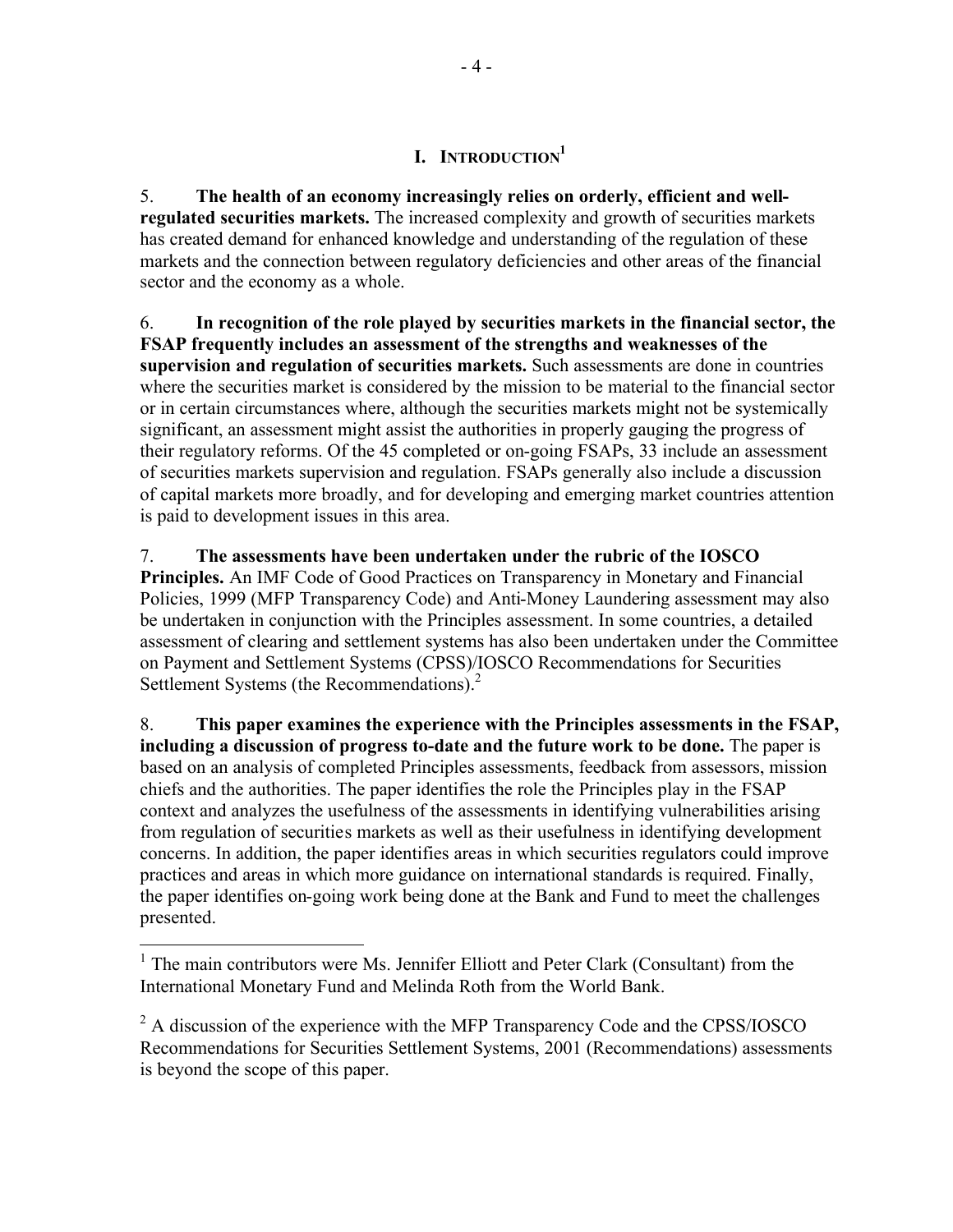A presentation of these findings will be made to IOSCO—thus providing crucial 9. feedback to the standard setter on the use of the Principles and their role in our evolving understanding of financial sector issues. This will be the first third-party feedback IOSCO receives on the Principles and will form a useful basis for our on-going discussions with IOSCO regarding guidance on implementation of the Principles.

The remainder of the paper is organized as follows: Section II identifies 10. supervisory approaches in the context of the development of securities markets and examines the evolution of the Principles; Section III discusses the use of the Principles in the FSAP, the assessment process and draws out the themes and issues evident in the assessments; Section IV notes the follow-up activities; Section V posits enhancements to the assessment process and; Section VI offers concluding statements.

| <b>FSAP Missions</b> | Date of First Mission | World Bank/IMF staff | <b>External Expert</b> |  |
|----------------------|-----------------------|----------------------|------------------------|--|
| Completed            |                       |                      |                        |  |
| Armenia              | 09/2000               | $\mathbf X$          |                        |  |
| Canada               | 10/1999               |                      | X                      |  |
| Czech Republic       | 11/2000               |                      | $\mathbf X$            |  |
| Estonia              | 03/2000               | $\mathbf X$          |                        |  |
| Ghana                | 07/2000               | $\mathbf X$          |                        |  |
| Hungary              | 02/2000               | $\mathbf X$          |                        |  |
| Iceland              | 11/2000               |                      | $\mathbf X$            |  |
| India                | 03/2000               | $\mathbf X$          |                        |  |
| Ireland              | 02/2000               |                      | $\mathbf x$            |  |
| Israel               | 09/2000               | $\mathbf X$          |                        |  |
| Kazakhstan           | 02/2000               | $\mathbf X$          |                        |  |
| Mexico               | 03/2001               |                      | $\mathbf{x}$           |  |
| Poland               | 07/2000               | $\mathbf X$          |                        |  |
| Senegal              | 11/2000               |                      | $\mathbf X$            |  |
| Slovenia             | 11/2000               | $\mathbf X$          |                        |  |
| Ongoing              |                       |                      |                        |  |
| Argentina            | 02/2001               | $\mathbf X$          |                        |  |
| Bulgaria             | 10/2001               |                      | $\mathbf X$            |  |
| Costa Rica           | 10/2001               | $\mathbf X$          |                        |  |
| Croatia              | 04/2001               | $\mathbf X$          |                        |  |
| Finland              | 02/2001               |                      | $\mathbf x$            |  |
| Gabon                | 05/2001               | $\mathbf X$          |                        |  |
| Georgia              | 05/2001               | $\mathbf X$          |                        |  |
| Korea                | 10/2001               |                      | X                      |  |
| Latvia               | 02/2001               | $\mathbf X$          |                        |  |
| Lithuania            | 09/2001               | $\mathbf X$          |                        |  |
| Luxembourg           | 10/2001               |                      | $\mathbf x$            |  |
| Nigeria              | 12/2001               | $\mathbf X$          |                        |  |
| Philippines          | 10/2001               | $\mathbf X$          |                        |  |
| Sri Lanka            | 10/2001               | $\mathbf X$          |                        |  |
| Sweden               | 10/2001               | $\mathbf X$          |                        |  |
| Switzerland          | 06/2001               |                      | $\mathbf X$            |  |
| Tunisia              | 02/2001               | $\mathbf X$          |                        |  |
| Uruguay              | 11/2001               | $\mathbf X$          |                        |  |
| Total                | 33                    | 22                   | 11                     |  |

### Table 1. Completed or on-going IOSCO Principles assessments (as of end of January, 2002)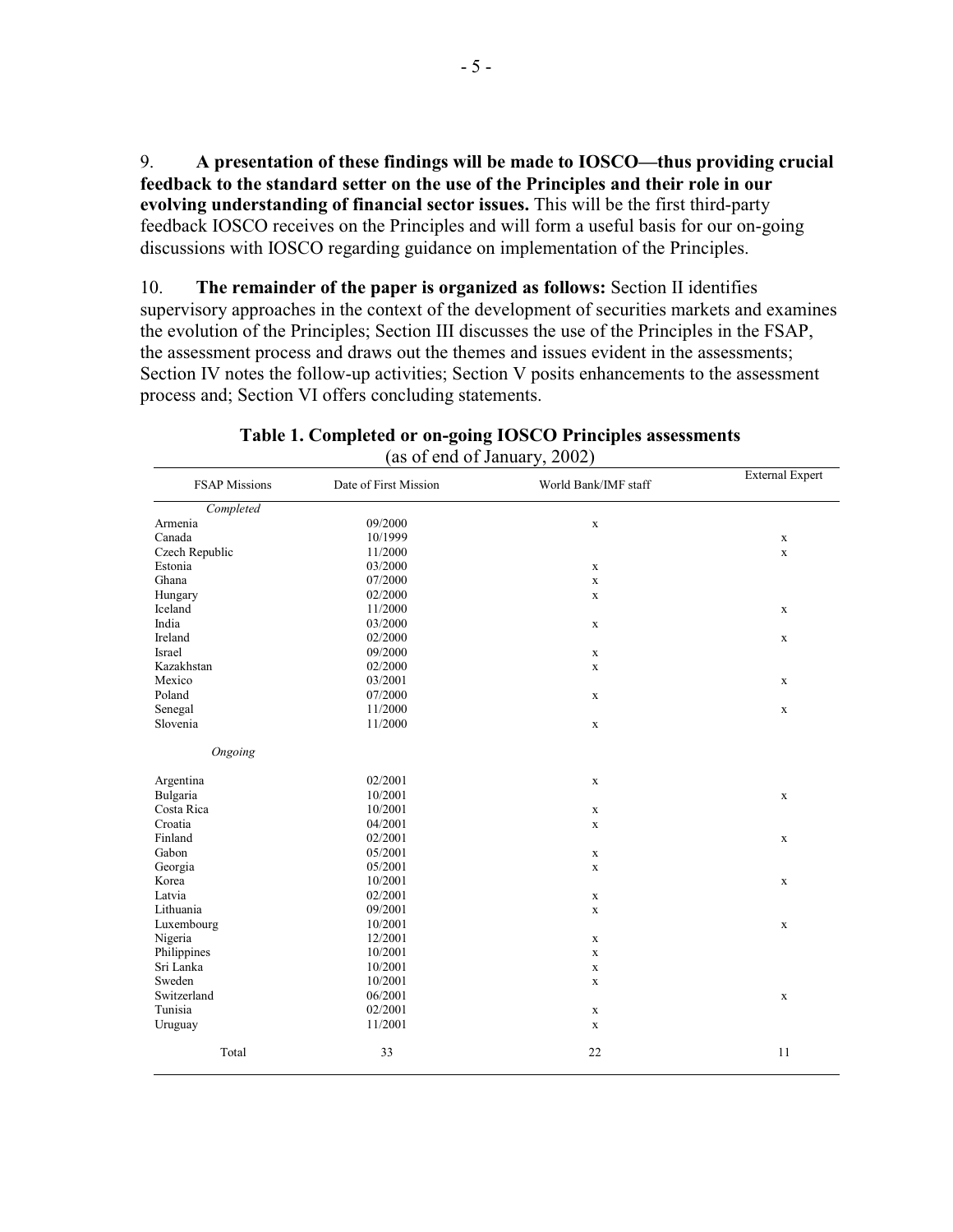### **II. SECURITIES SECTOR AND SUPERVISORY APPROACHES**

### A. Securities Markets Development and Financial Stability

 $11.$ Securities markets are a major component of the financial sector and as such play a central role in the stability and development of economies; an understanding of the role of securities markets and their regulation in the context of the FSAP and the work of the Bank and Fund more generally is therefore essential. The role of securities markets—which can be said to include public financing through debt, equity and derivatives instruments—in the economy has increased globally in the past twenty years. Capitalization of equity and bond markets now dwarfs the aggregate assets of the banking system in industrialized countries and substantially exceeds global GDP.<sup>2</sup> In many industrialized countries, savings in the form of securities investments now exceed savings in the form of deposits. There has been an increased exposure of households, corporations and financial institutions to securities markets through primary and secondary markets investment and through trading of risk in financial markets.

12. Well-developed securities markets offer an alternative source of intermediation, enhancing efficiency in the financial sector through competition and acting to reduce pressure on the commercial banking sector. Securities markets intermediate savings into finance for public companies, provide a mechanism for the efficient valuation of assets and diversification of risks, create liquidity in financial claims, and efficiently allocate risks. In the process, securities markets reduce the cost of capital, making larger economy-wide savings and investment possible.

13. Investor confidence is the key to fostering strong markets. Without sound regulation and effective supervision such confidence can evaporate causing disruption and instability. Such disruption can, moreover, lead to contagion in the region or in other markets. Securities investment confers an intangible property right, the value of which is subject to fluctuation and in which the investment can be rapidly liquidated, unlike more traditional investments such real estate or deposits. Non-insider investors have to be assured that they are not at a disadvantage to management or controlling shareholders to the extent that the value of the securities is distorted. Since the value of securities relies heavily on information, securities regulation has to address the asymmetry of information if the market is to function properly.

 $2$  According to the World Federation of Stock Exchanges, world stock market capitalization at the end of 2000 amounted to \$31 trillion, up from US\$17.1 trillion at the end of 1995. The market value of the bonds listed in the exchanges at the end of 2000 totaled US\$16.5 trillion, only slightly higher than the value at the end of 1995. However, there are large disparities between mature and emerging markets. Stock market capitalization in emerging markets accounted for 6.8 percent of the total in 2000 (statistics for 2001 are not yet available).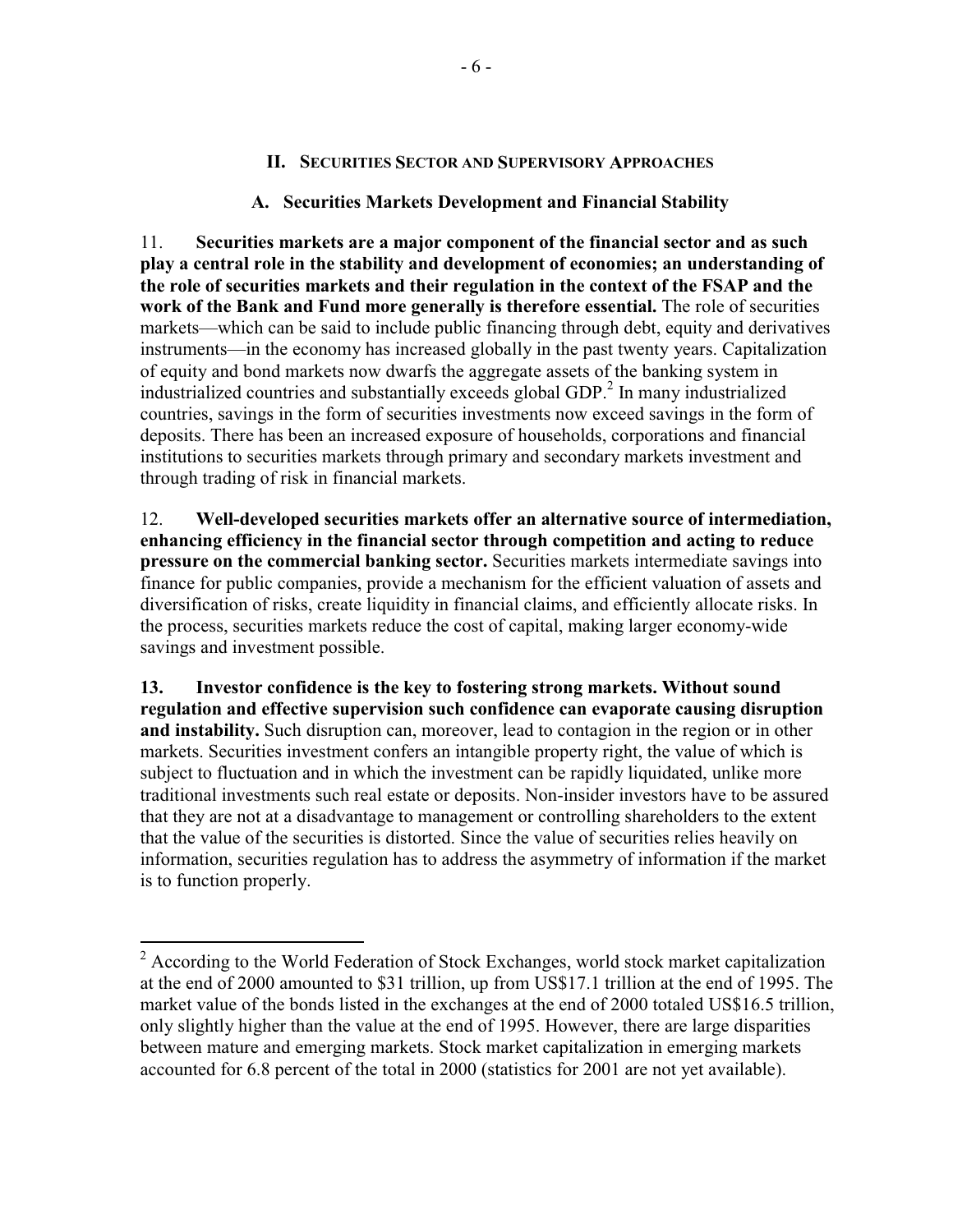$14$ The evaporation of investor confidence can be sudden and far-reaching even in deep, well-developed markets and can, in more fragile economies, cause a devastating reversal of capital flows. In circumstances where investors begin to question the efficacy of the regulatory system's approach to the asymmetry of information, this can have a serious impact on market values. Securities regulatory regimes address these concerns through regulation of issuer disclosure and accounting and audit standards. Intermediaries serve as a means to verify information through the provision of impartial advice, sound underwriting and analysis—all of which are designed to instill in the investor a sense of confidence in accepting the information in the market—and thus are also regulated. Markets in turn must promote fair trading practices, so that investors are confident that they are receiving the best price possible and to ensure that price discovery in the system is fair and reflects the true value of the security.

15. Securities markets have a central role in fostering the effectiveness of market discipline. Transparency and sound regulation of the markets create conditions favorable to the development of good governance practices—with adequate and accurate information, markets will provide incentives to corporations and financial institutions to employ sound practices.

16. An assessment of the supervision and regulation of securities markets has formed an integral part of the FSAP and in the context of an assessment of the overall health of the financial sector. The connections between sound regulation of the securities markets and supervision of the entirety of the financial sector continue to be explored within the FSAP, while regulators, economists and other professionals in the field continue to develop a better understanding of the role of sound regulation in financial stability.

# **B.** Regulation and Supervision of Securities Markets

Historically, regulation of capital markets developed in large part as a result of  $17<sub>1</sub>$ market failures—most famously following the 1929 U.S. equity market crash.<sup>3</sup> The massive economic disruption caused by the sudden sharp drop in equity prices prompted governments to begin regulating issuers of securities, market intermediaries and the markets themselves. Governments sought to protect investors from losses by addressing the lack of disclosure to investors that led to improper valuation of securities and by addressing the relationship between intermediaries and investors. Over time, securities regulation has responded to more and more complex market issues. Securities regulation now typically

<sup>&</sup>lt;sup>3</sup> Although laws governing the sale of securities or investment firms existed in the U.S. and elsewhere prior to the 1929 crash, the 1933 Securities Act and the 1934 Securities and Exchange Act that resulted from the crash represented the first comprehensive approach to securities regulation in a form that would be recognizable to securities regulators today taking the regulation of issuers, markets and market intermediaries beyond the realm of corporate law and into a new framework.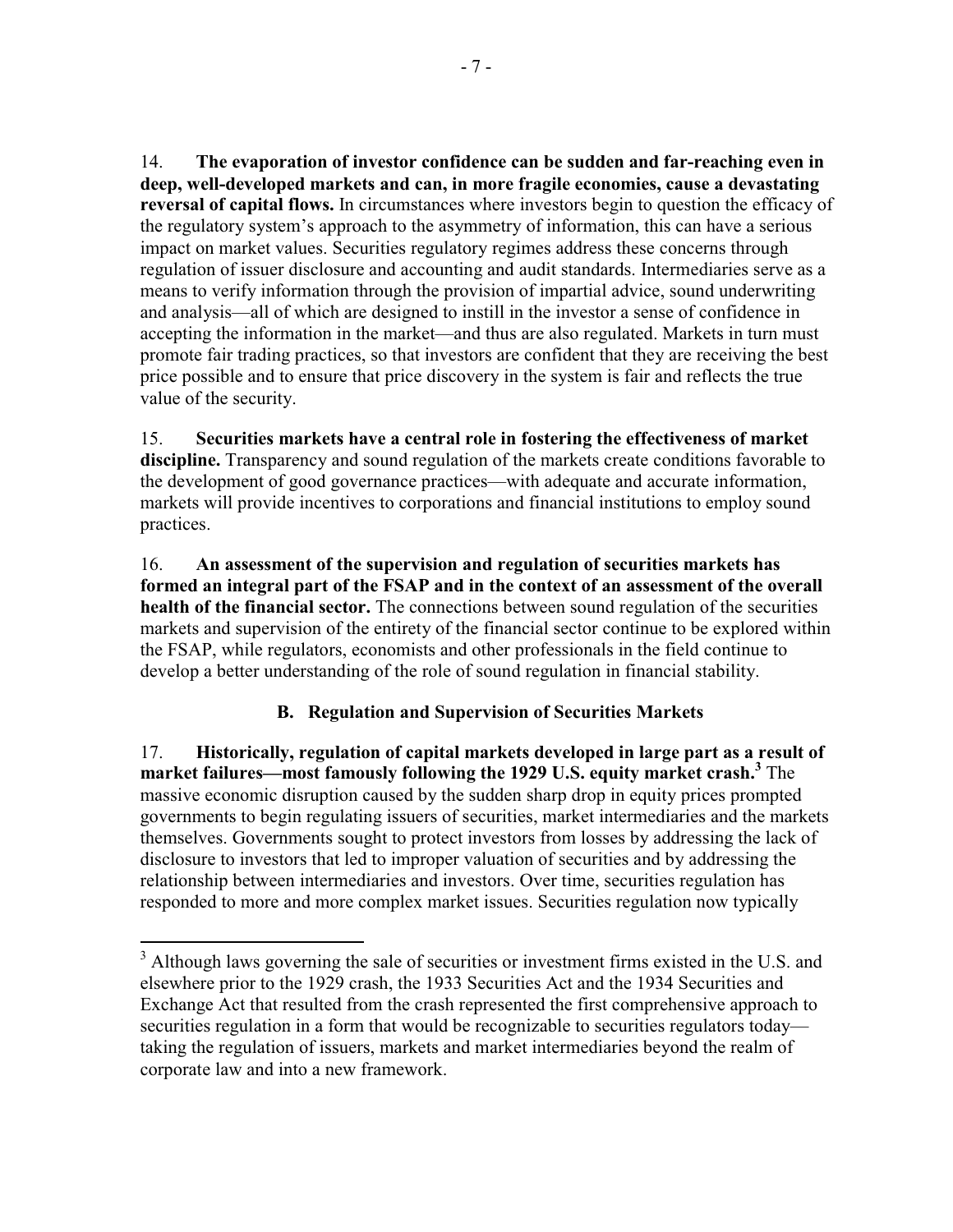addresses a range of institutions, such as issuers, market intermediaries, investment funds and marketplaces. Each institution presents different risks to the financial system and to the investor and is therefore approached differently, requiring the securities regulator to employ a variety of skills and knowledge. In addition to prudential regulation of financial institutions, securities regulators must also understand market and sale conduct, financial disclosure of public companies, and a wide-variety of financial products.

18. The Principles state that the three objectives of regulation are: protection of investors; ensuring markets are fair, efficient and transparent and; reduction of systemic risk. While regulators in industrialized countries have traditionally focused their efforts on investor protection, more attention has been given in recent years to efficiency of markets in light of the increased permeability of national borders and growing competition for liquidity in securities markets. Increasing market integration and growth in cross-border activities, derivatives trading, financial conglomeration and exposure to securities markets on the part of insurance, pension and banking institutions, also require better understanding of systemic issues.

19. Rule-making, licensing, approvals, inspections, investigations and enforcement actions are the key tools of securities regulators. The Principles require that the regulator have at a minimum the authority to create rules, full licensing and delicensing authority over intermediaries, the right to review and approve offering documents for issuance of securities and full enforcement authority to pursue inspections, investigations and enforcement actions for non-compliance with securities laws.

20. Regulation of market intermediaries focuses on the financial health of the intermediary, with a view to preventing market disruption or client losses in the event of an insolvency. Prudential regulation of market intermediaries involves the setting of minimum capital, insurance requirements and capital adequacy standards. The Principles require the capital requirements to reflect the risks associated with the activities undertaken by the intermediary—for example, underwriting commitments and margin lending to clients. Prudential standards are monitored through off-site reporting requirements, audit requirements and on-site examinations. The Principles requires that regulations govern exit of intermediaries so that systemic risk and investor loss are properly contained in the event of a wind-up—in many jurisdictions, investor compensation schemes act as the primary mechanism for handling such matters.

21. Internal control standards for market intermediaries ensure the protection of client assets from fraud and intermediary insolvency. Client assets should be protected from general creditors in the event of an insolvency; this is achieved through segregation, record-keeping, reporting and audit requirements. On-site examinations and reporting are used as a mechanism for monitoring compliance with these standards.

22. Regulation of market intermediary conduct in relation to clients is designed to protect investors against the conflicts of interest implicit in the market intermediary's role. Business conduct regulation involves standards for record-keeping and client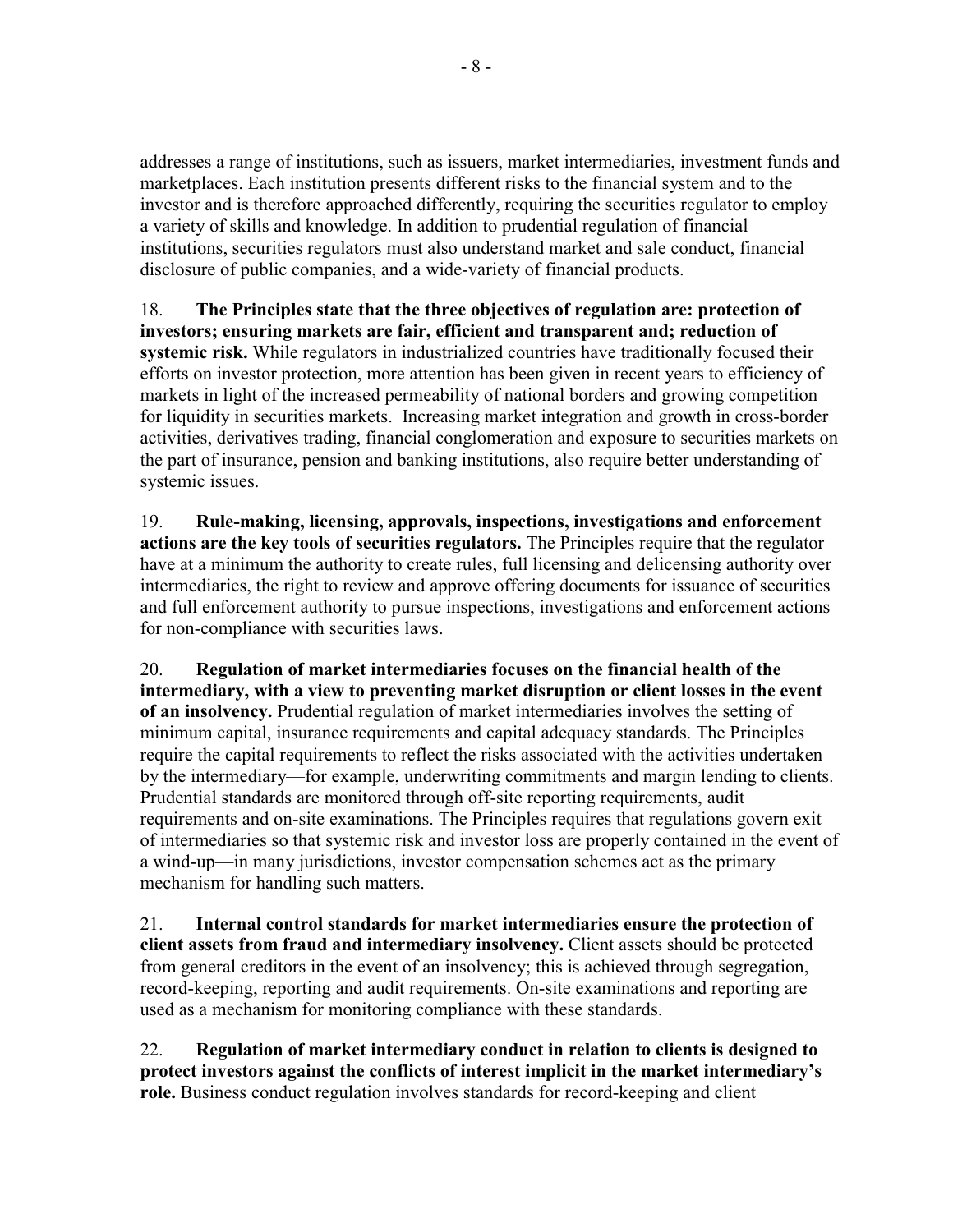documentation such as trade confirmations and account statements. It also involves disclosure of risks and conflicts of interest to clients—for example, when the market intermediary is an insider in a company whose securities are being recommended to the client. Clients are further protected with proficiency and supervision requirements that ensure that the internal organization of the intermediary is conducive to a high standard of professional conduct.

23. In some jurisdictions, stock exchanges or other self-regulatory organizations (SROs) may have direct regulatory responsibility for the regulation of market **intermediaries.** Where SROs are used, the Principles ask that such use be appropriate to the size and nature of the market and that the regulator have direct oversight responsibility for the SRO. Appropriate supervision of SROs ensures that inherent conflicts of interest are properly managed and that SROs undertake regulation fairly and effectively.

24. Issuers of securities—companies that are financed through public offerings of equity or debt instruments—are regulated indirectly through requirements for disclosure related to these offerings. The Principles require that disclosure standards be set and enforced for offering documents (usually prospectus requirements which include requirements for audited financial statements). Accounting standards and standards for the auditors must be of high quality. The Principles also stipulate that rules should be in place to requiring timely disclosure by the issuer of material events, for example events that will have an impact on share value. Regulators in large markets also impose continuous disclosure requirements on issuers.

25. Issuer regulation also focuses on the rights of non-insider or minority shareholders. An important aspect of this is the designation of insiders, generally officers and directors and large shareholders in the corporation, and disclosure and effective monitoring of insider transactions. Take-over rules and rules related to related party transactions also protect minority shareholders from abuse and foster investor confidence.

26. Marketplaces include stock exchanges, dealer markets, organized over-thecounter markets and, most recently, alternative trading systems. In addition to operation of a marketplace, these organizations may function as SROs, or may also **operate clearing and settlement systems.** The Principles require licensing and oversight of marketplaces and require that regulators ensure management of large exposures, default risk and market disruptions, aimed at ensuring the smooth functioning of the markets. The Principles suggest markets should be transparent but no standard of transparency has been established; markets of course have varying degrees of transparency. In addition, the Principles require that regulations address unfair trading practices, such as market manipulation and insider trading. The Principles also state that clearing and settlement systems should be subject to an appropriate level of oversight that will ensure the systems operate effectively and efficiency and that the systems reduce systemic risk. More detailed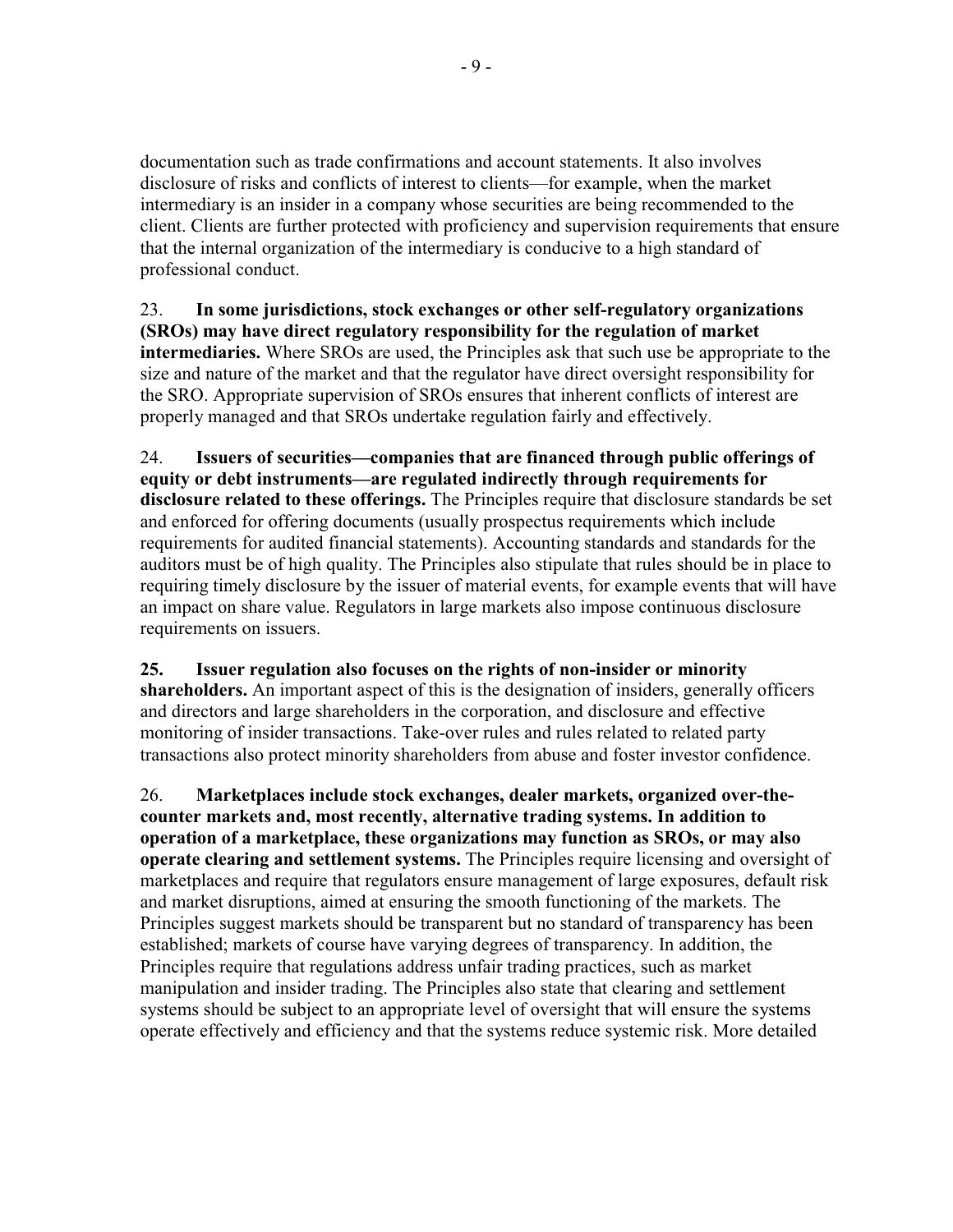standards for the operation of clearing and settlement systems are contained in the CPSS/IOSCO Recommendations for Securities Settlement Systems.<sup>4</sup>

27. Regulation of derivatives markets is aimed at preventing market disruption due to the failure of one party to a contract to meet its obligations—regulation therefore focuses on margin requirements, large exposures and clearing and settlement. Securities regulators generally have jurisdiction over organized derivatives markets (where margin rules are enforced) and market intermediaries vis-à-vis capital requirements for derivatives held in inventory or margin lending to clients investing in derivatives. The Principles require the regulator to address large exposures and clearing and settlement issues with a view to the derivatives markets. Securities regulators do not usually have jurisdiction over over-thecounter derivatives trading—particularly that between large financial institutions—which constitutes the overwhelming bulk of the value of derivatives trading.

28. Investment funds are subject to regulation as institutions through licensing requirements, internal control and management standards and legal structure, and as issuers through disclosure requirements. The Principles require that funds be subject to licensing standards and that operators be vetted by the regulator and that regulations prescribe the legal form and structure of funds and the segregation of client assets so that investors' ownership interests are separate and protected. In accordance with the Principles, investment funds should also be subject to disclosure requirements, including audited financial statements, and that the method of calculated net asset value of the fund be clearly defined and disclosed and that such calculation be monitored by the regulator.

29. Securities regulators face many current challenges common to the financial sector—the growth of cross-border business and cross-border markets and the implications for investor protection and enforcement, increased complexity of financial products and financing strategies and the consolidation of financial services globally, to name a few. Globalization of financial services has drawn securities regulators into increased cooperation with each other in the form of joint policy work through IOSCO, bilateral work between jurisdictions and increased emphasis on information sharing between jurisdictions. Regulators continue to grapple with the effects of financial consolidation and work with counterparts in banking and insurance to work toward greater understanding of the exposures each sector has to the others as well as the operation of financial conglomerates. Securities regulators do not, for example, directly regulate hedge funds however, like their

 $4$  Only a few of the FSAP assessments to-date have included a full assessment of the CPSS/IOSCO Recommendations. The Financial Stability Forum has recognized the Recommendations as a key standard and it is contemplated that these standards will be assessed in more complex markets and it is expected that the Executive Boards will be asked to decide whether to recognize the Recommendations as a standard or code for the purposes of the ROSC.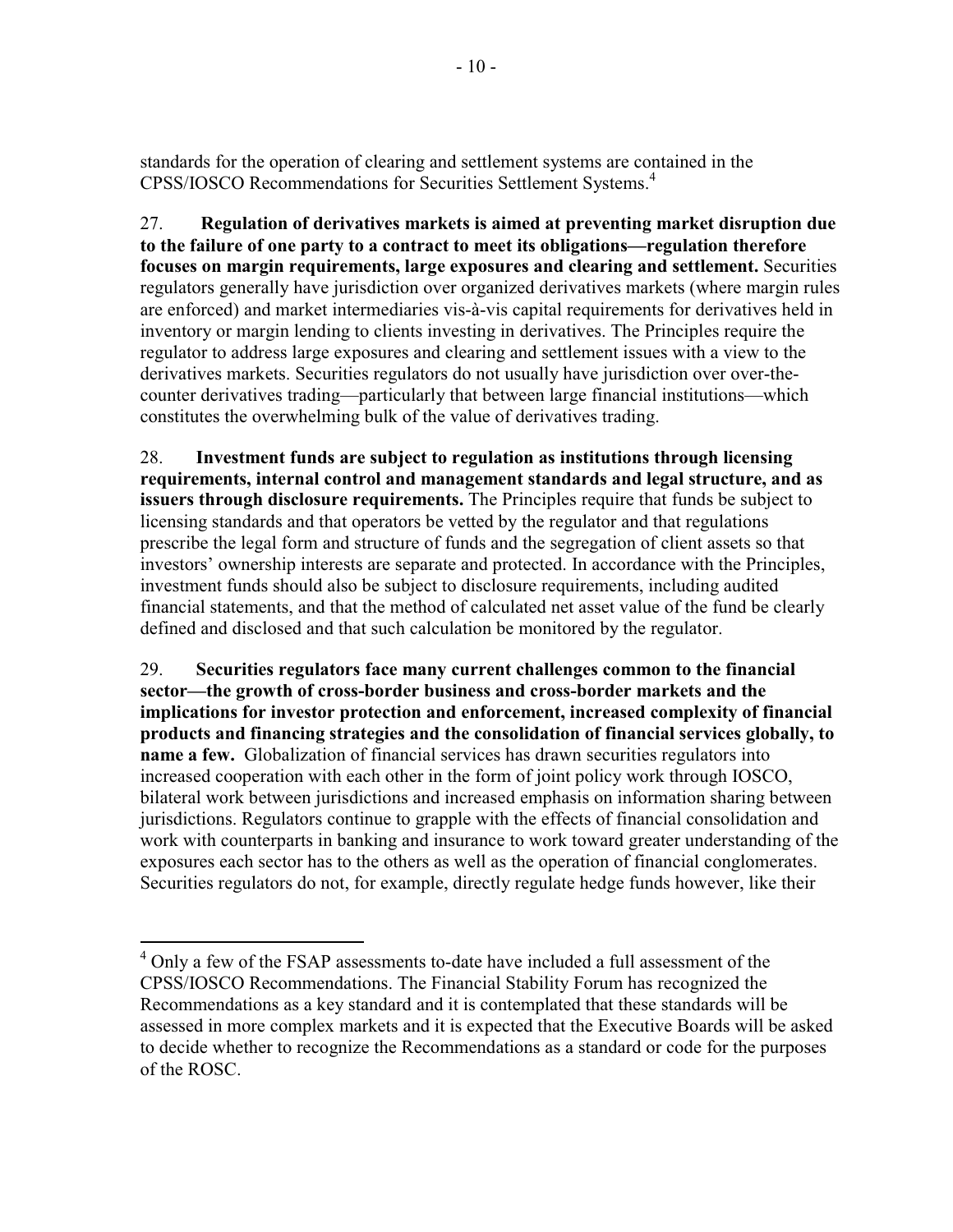banking and insurance counterparts, they have raised concerns about the potential systemic impact of such investment vehicles.

# C. IOSCO and the Principles

 $30.$ IOSCO is an association of 172 members (securities regulatory agencies, selfregulatory organizations and international institutions) representing approximately 100 jurisdictions. The Bank and Fund are both affiliate members of IOSCO.

 $31.$ The Principles, endorsed by IOSCO at its Annual Meeting in 1998, establish the parameters of an effective system of securities regulation. The Principles cover such areas as the regulator, enforcement, issuers, market intermediaries, collective investment schemes and secondary markets and, while not intended to be prescriptive, nevertheless establish standards against which effective supervisory arrangements and practices might be measured. IOSCO is currently undertaking a self-assessment exercise, in which each jurisdiction must assess its own performance against the Principles. The self-assessment exercise is intended to test general compliance of IOSCO members with the overall framework of the Principles, and, through detailed questionnaires, more specific adherence to individual sets of Principles.

32. The IOSCO Principles were identified by the Financial Stability Forum (FSF) as one of the 12 key international standards and became part of the Report on the Observance of Standards and Codes (ROSC) and the FSAP during the pilot program in 1999. The assessments of IOSCO Principles are carried out by Bank and Fund staff, and by experts suggested by IOSCO. It is understood that the experts do not represent IOSCO while engaged in the FSAP process. Summaries of these assessments, the ROSC, also form part of the IMF Financial System Stability Assessment report in the context of Article IV surveillance. The ROSC and detailed assessment can be made public at the discretion of the national authorities.

33. The Bank and Fund work closely with IOSCO on the use of the Principles through the IOSCO Implementation Committee. IOSCO has recently undertaken to develop an assessment methodology for the Principles, building on work begun by the Bank and Fund. Staff members of the Bank and Fund have also given joint presentations to the Technical, Executive and Emerging Markets Committees of IOSCO on the subject of financial sector assessments. In addition to direct work on the Principles, the Bank and Fund have consulted with IOSCO in relation to other areas of the FSAP, including the MFP Transparency Code and anti-money laundering initiatives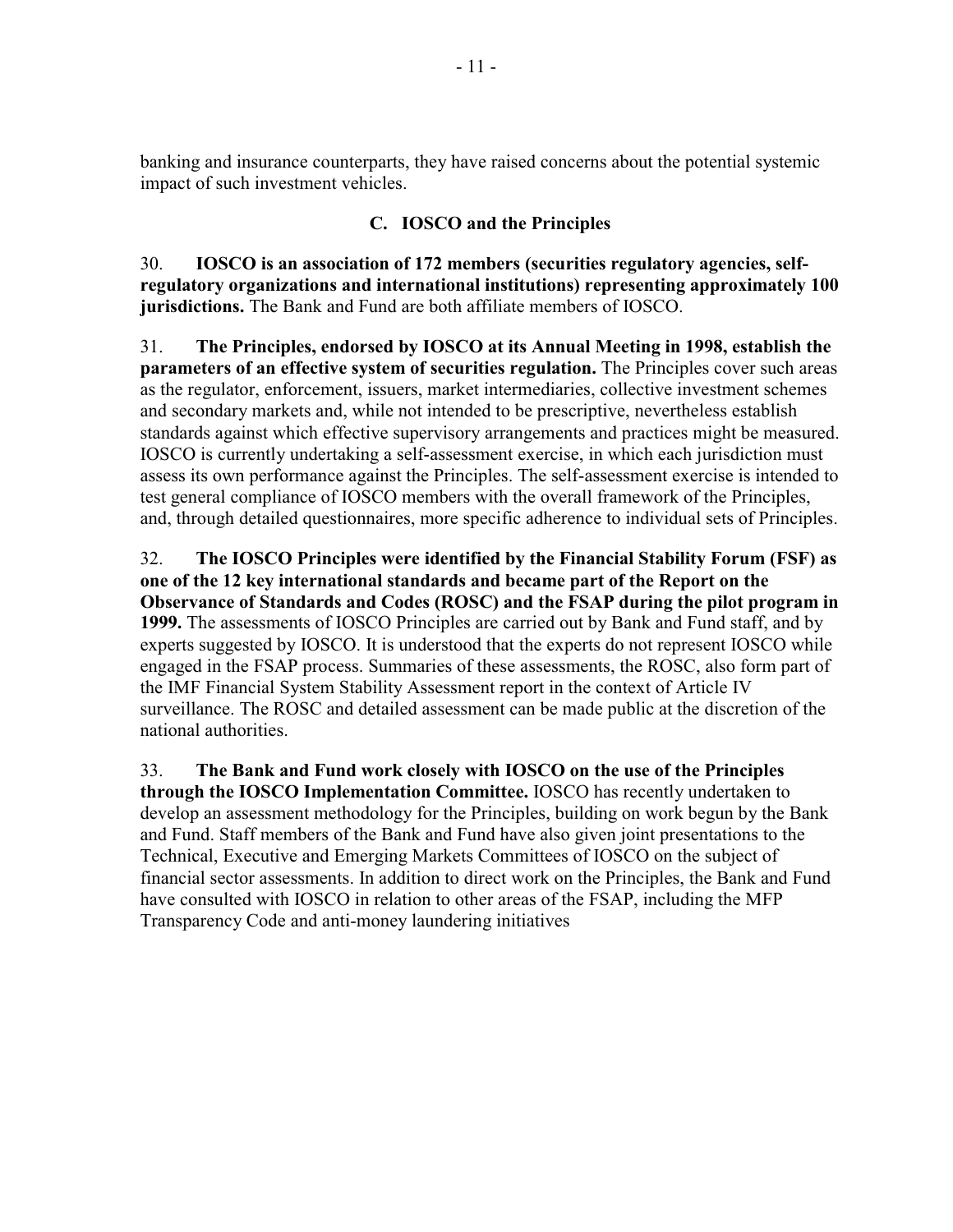## **Box 1. IOSCO Objectives and Principles of Securities Regulation**

#### **Objectives**

- The three core objectives of securities regulation are:
- the protection of investors:
- ensuring that markets are fair, efficient and transparent;
- the reduction of systemic risk

#### **Principles**

Principles relating to the regulator

- 1. The responsibilities of the regulator should be clear and objectively stated.
- 2. The regulator should be operationally independent and accountable in the exercise of its functions and powers
- 3. The regulator should have adequate powers, proper resources and the capacity to perform its functions and exercise its powers.
- 4. The regulator should adopt clear and consistent regulatory processes.

5. The staff of the regulator should observe the highest professional standards, including appropriate standards of confidentiality.

#### **Principles of self-regulation**

6. The regulatory regime should make appropriate use of self-regulatory organizations (SROs) that exercise some direct oversight responsibility for their respective areas of competence, to the extent appropriate to the size and complexity of the markets.

7. SROs should be subject to the oversight of the regulator and should observe standards of fairness and confidentiality when exercising powers and delegated responsibilities.

#### Principles for the enforcement of securities regulation

- 8. The regulator should have comprehensive inspection, investigation and surveillance powers.
- 9. The regulator should have comprehensive enforcement powers.

10. The regulatory system should ensure an effective and credible use of inspection, investigation, surveillance and enforcement powers and implementation of an effective compliance program.

#### Principles for cooperation in regulation

11. The regulator should have authority to share both public an d non-public information with domestic and foreign counterparts.

12. Regulators should institute information sharing mechanisms that establish when and how they will share both public and non -public information with their domestic and foreign counterparts.

13. The regulatory system should allow for assistance to be provided to foreign regulators who need to make enquiries in the discharge of their functions and exercise of their powers.

#### **Principles for issuers**

14. There should be full, timely and accurate d isclosure of financial results and other information that is material to investors' decisions.

- 15. Holders of securities in a company should be treated in a fair and equitable manner.
- 16. Accounting and auditing standards should be of a high and internationally acceptable quality.

#### Principles for collective investment schemes

17. The regulatory system should set standards for the licensing and the regulation of those who wish to market or operate a collective investment scheme.

18. The regulatory system should provide for rules governing the legal form and structure of collective investment schemes and the segregation and protection of client assets.

19. Regulation should require disclosure, as set forth under the principles for issuers, which is necessary t o evaluate the suitability of a collective investment scheme for a particular investor and the value of the investor's interest in the scheme.

20. Regulation should ensure that there is a proper and disclosed basis for asset valuation and pricing and the r edemption of units in a collective investment scheme.

#### Principles for market intermediaries

21. Regulation should provide for minimum entry standards for market intermediaries.

22. There should be initial and ongoing capital and other prudential requiremen ts for market intermediaries.

23. Market intermediaries should be required to comply with standards for internal organization and operation conduct that aim to protect the interests of clients, ensure proper management of risk, and under which management of the intermediary accepts primary responsibility for these matters.

24. There should be procedures for dealing with the failure of a market intermediary in order to minimize damage and loss to investors and to contain systemic risk.

### Principles for the secondary market

25. The establishment of trading systems, including securities exchanges, should be subject to regulatory authorization and oversight.

26. There should be ongoing regulatory supervision of exchanges and trading systems which should aim to en sure that the integrity of trading is maintained through fair and equitable rules that strike an appropriate balance between the demands of different market participants.

27. Regulation should promote transparency of trading.

28. Regulation should be designed to detect and deter manipulation and other unfair trading practices.

29. Regulation should aim to ensure the proper management of large exposures, default risk and market disruption.

30. The system for clearing and settlement of securities transactions should be subject to regulatory oversight, and designed to ensure that it is fair, effective and efficient and that it reduces systemic risk.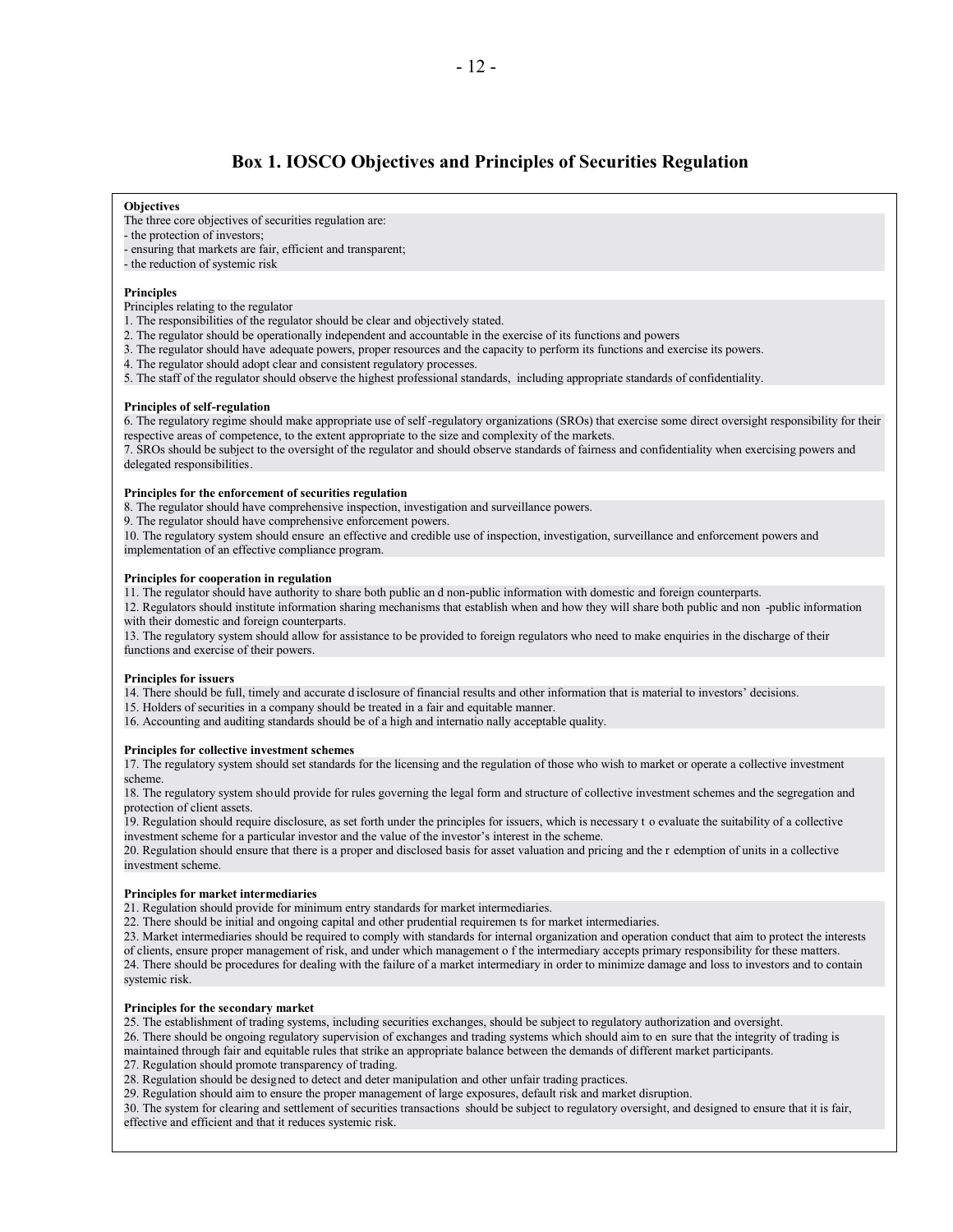## **III. PRINCIPLES ASSESSMENT PROCESS AND FINDINGS**

## A. Assessment Process

34. In the context of the FSAP, the assessment of the regulation of securities markets seeks to strengthen oversight of this important sector of the financial system by identifying weaknesses in supervisory practices. In carrying out assessments, reference is made primarily to the Principles, although assessors may also have regard to relevant legislation, regulations and policy pronouncements, as well as the self-assessments already undertaken by IOSCO members. Interviews are conducted with regulatory officials, professionals and market participants in the jurisdiction under review.

35. The assessment of the Principles is conducted by staff of the Bank and Fund, and by experts nominated by IOSCO where appropriate. Generally only one assessor is used although there is a recognition that for complex markets, two may be required. While experience demonstrates the utility of IOSCO experts in the assessments of the securities markets, resource constraints at IOSCO member agencies will necessarily limit the number of assessment missions for which IOSCO can provide expertise. There is scope, however, for IOSCO to make available experts to assist in the review process for completed assessments, in coordination with the Fund's panel of external reviewers.<sup>5</sup>

 $36.$ As the legal and regulatory framework, and level of market development, varies significantly among jurisdictions, more guidance on calibration of assessments may be necessary to ensure consistency in, and comparability of, the findings. This is particularly true in jurisdictions where there is the likelihood of significant developments in local market activities that might test the existing regulatory structure. The proposed guidance note for assessors will also provide assistance in this regard.

External experts who have conducted assessments provided feedback on the 37. assessment process—such consultations have identified, in particular, the preparation of assessors for missions and coordination of work in the field as requiring attention. Many assessors expressed the desire for the entire team involved in the assessment to meet prior to the commencement of the mission, in order that expectations with respect to the conduct of the review were outlined, the context of the work (including local factors relevant to the assessment) could be clearly conveyed and cross-sectoral issues identified, early in the process. Ideally, pre-mission preparatory work would seek to outline prudential and macroeconomic conditions in the country to be assessed, and clarify expected outputs and scope of the task.

#### The FSAP is a collaborative effort and the close cooperation between the 38. assessor and staff of the regulator throughout the assessment is essential and ideally

 $5$  The IMF has established an external review panel as a means of supplementing staff resources devoted to the internal review process.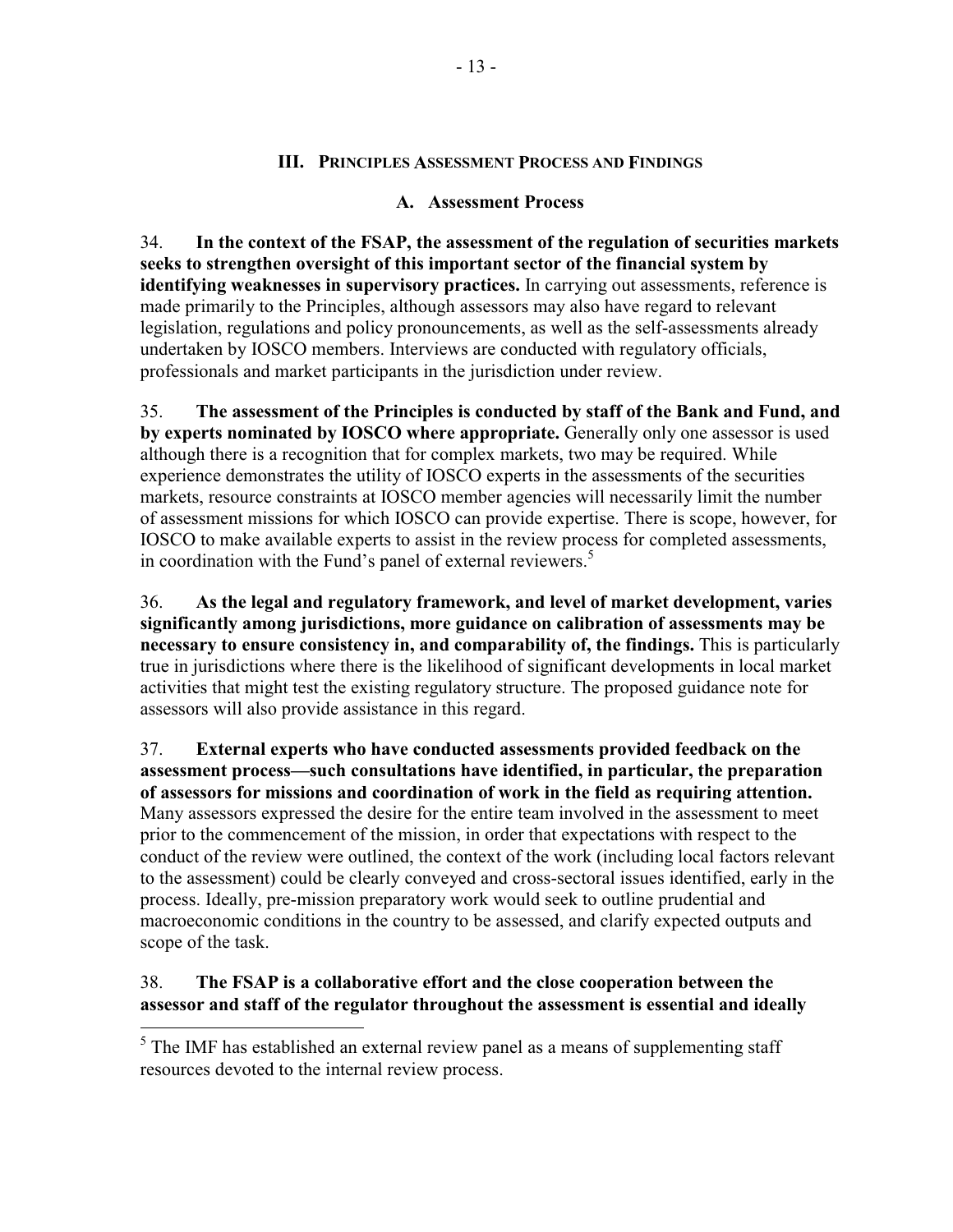results in a consensus view. Authorities typically comment on draft findings during the mission and follow-up work ensures that the regulator is provided with the overall findings of the FSAP and is therefore able to view the various sectoral relationships in the context of the overall assessment of the financial system. Concurrently, findings are presented to other authorities and the responsible Minister, Governor or other government official. Increasingly, countries have chosen to publish the ROSC, including a summary of the IOSCO assessment, allowing other interested parties to become more familiar with these issues.

## **B. Preconditions Assessment**

39. The Principles describe a number of preconditions necessary for effective securities regulation. These include, *inter alia*, sound and sustainable macroeconomic policies conducive to investment and savings, enforceable property rights, an effective legal, tax and accounting framework (including infrastructure for clearing and settlement systems and payments systems), as well as corporate governance and insolvency mechanisms. IOSCO has also identified characteristics of an effective regulatory regime consistent with sound economic policies:

- there should be no unnecessary barriers to entry and exit from markets and  $\bullet$ products;
- the markets should be open to the widest range of participants who meet the specified entry criteria;
- in the development of policy, regulatory bodies should consider the impact of the requirements imposed; and
- there should be an equal regulatory burden on all who make a financial  $\bullet$ commitment or promise.

40. The assessment of preconditions has, in general, been cursory. While many of the preconditions and attributes might readily be identified having regard to structural aspects of the regulatory regime, the assessment of the relative merits of such arrangements in the context of the size, complexity and level of sophistication of the jurisdiction being reviewed necessarily involves qualitative judgments as to their adequacy. Developing and emerging market FSAPs may have included a separate assessment of the legal framework undertaken by legal staff of the Bank. Such assessments have proven useful to the IOSCO assessor in assessing the pre-conditions of securities regulation. However, assessments would also benefit from further elaboration of the basis on which preconditions are to be evaluated, taking into account the various regulatory and policy mechanisms available.

41. Establishing the preconditions necessary for an effective securities supervisory regime presents significant challenges for some jurisdictions with nascent market **infrastructure.** There is a demand for greater skills and institutional support (such as legal, accounting and technology systems) in those jurisdictions—in some cases, authorities have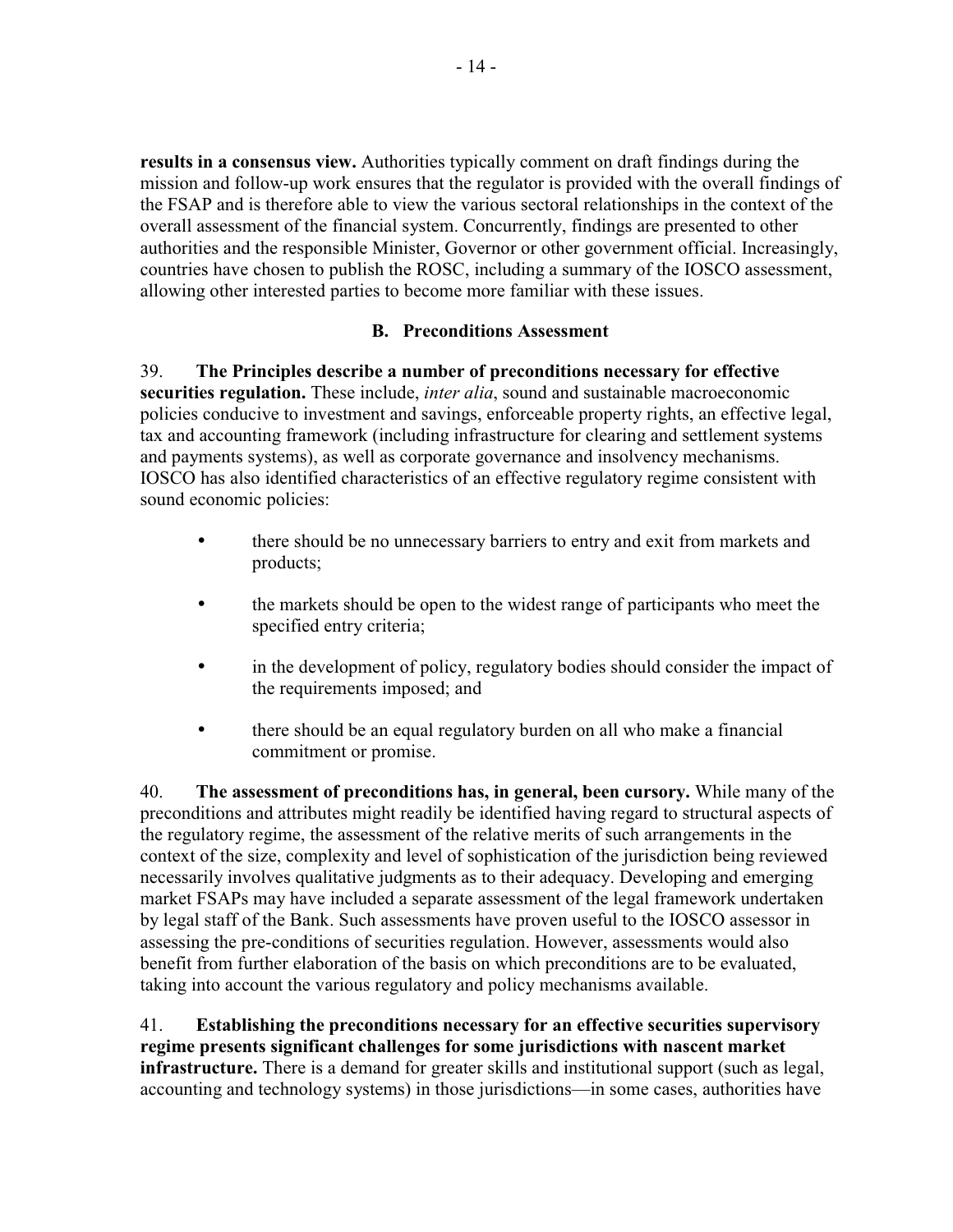indicated that the lack of infrastructure has been an impediment to implementation of the Principles.

### 42. Of the concerns identified in the assessment of preconditions, the most frequently cited relate to the inadequacy of general bankruptcy and insolvency **procedures.** In particular, some assessments noted that no special insolvency or winding up

provisions existed in the legislation of the countries reviewed, or there were gaps in existing legislation, for example in relation to segregation of client assets in the event of failure of a market intermediary.

### 43. Some assessors observed that, while a comprehensive legal framework existed, there were concerns as to the enforceability of legal obligations through the court system. This was particularly the case where lower courts were responsible for administering civil penalties, and in situations where the judiciary was less familiar with complex financial transactions. The ability of regulators to have a range of sanctions at their disposal, including in particular administrative action, was therefore seen as desirable.

# C. Assessment of Principles

# **General observations**

44. The absence of an assessment methodology has contributed to inconsistencies in the outcomes of the assessment process as it relates to the Principles. The general nature of the Principles, the ongoing development of the process of effectively implementing the Principles, and the varying degrees of market development evident in the jurisdictions surveyed, require that more comprehensive and consistent guidance be provided. Such guidance will supplement the experience of the assessors, ensuring depth, consistency and overall quality of the assessments.

45. In formulating guidance, and in carrying out assessments, it should be recognized that implementation of the Principles may be achieved through a range of regulatory approaches. The Principles were developed to provide a benchmark against which an effective securities regulatory regime might be measured. That there are different legal and regulatory systems among jurisdictions, often reflecting disparate market conditions, necessitates greater preparatory work to ensure that assessors are familiar with the overall domestic context of the jurisdiction being reviewed.

46 The Principles, in providing a broad survey of the means by which effective regulation might be established, do not explicitly allow for relative weight to be assigned to particular areas of regulation. Given the scope of the Principles, some assessors have observed that the time given to complete an assessment does not afford the opportunity to adequately test the jurisdiction against the standards. Moreover, the objectives of the FSAP, in seeking to identify material vulnerabilities in the securities supervisory framework, may warrant greater attention being paid to certain of the Principles, or groups of Principles. Further work might be undertaken by the Bank and Fund, in conjunction with IOSCO, to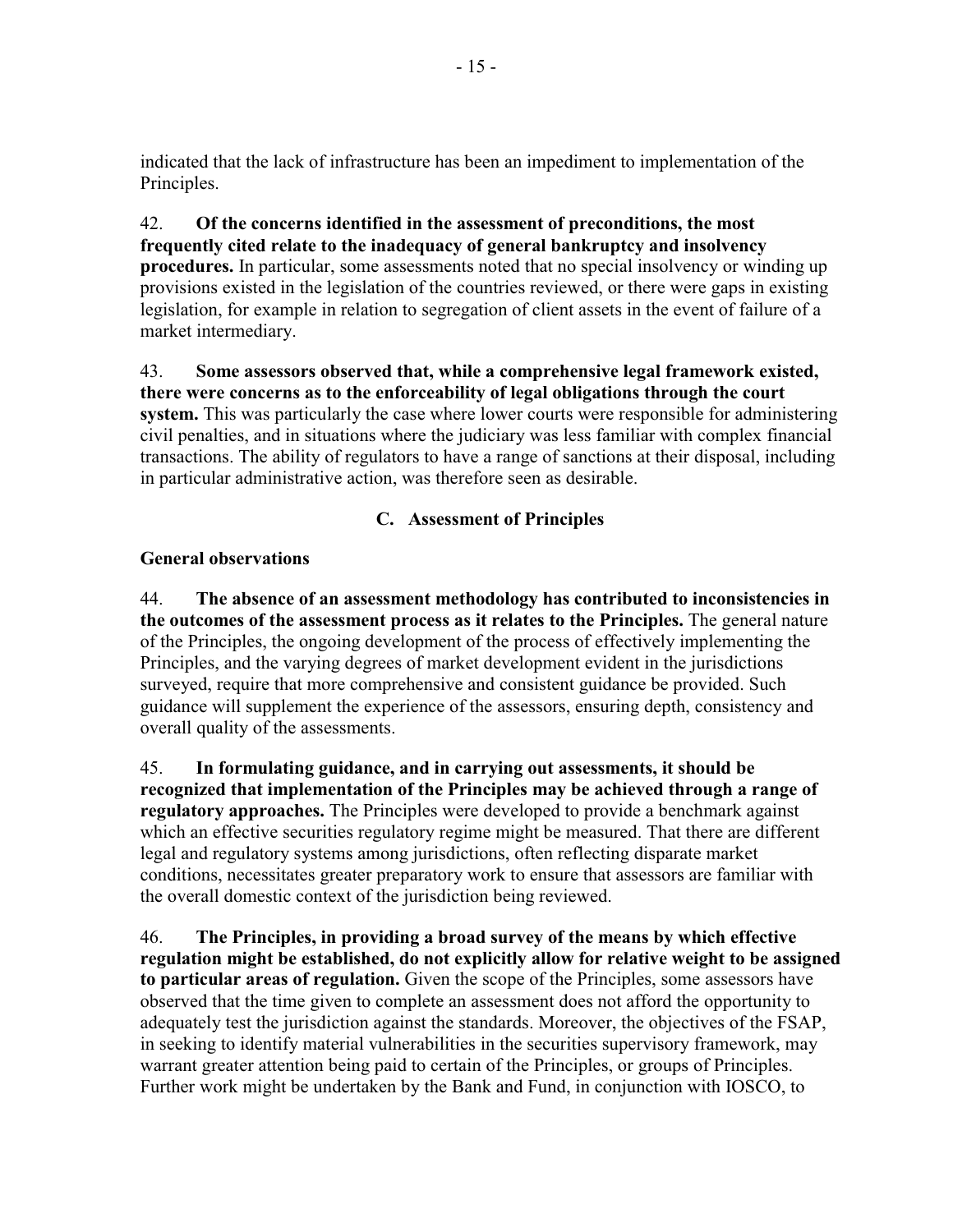better link the assessment of the Principles with financial stability and capacity-building needs

47. While a core objective of a well-functioning securities regulatory regime is the reduction of systemic risk, the Principles were not designed with the FSAP in mind and an assessment based on them may therefore not capture all relevant vulnerability issues. In particular, the Principles are not currently geared to exposing short-term vulnerabilities, as might arise for example in the context of a delivery failure in the clearing and settlement system of a jurisdiction (although it should be noted that further work is contemplated in this area by IOSCO). The Principles also do not necessarily test in any comprehensive way issues such as corporate governance, although weaknesses in this or other areas may be relevant to the identification of sectoral vulnerabilities.

## Main findings and assessment recommendations

48. The assessment is a dynamic process—the assessor seeks comment from the authorities and the general mission prior to finalizing both findings and recommendations and priority setting. Findings under each Principle are drafted in the form of assigned calibrations together with specific comments and followed by recommendations. The recommendations include steps necessary to fully implement a Principle or where the Principle has been fully implemented actions that could enhance regulations. Assessors also make recommendations that address necessary action should conditions in the country change—as in the case of many emerging market and transition economy countries.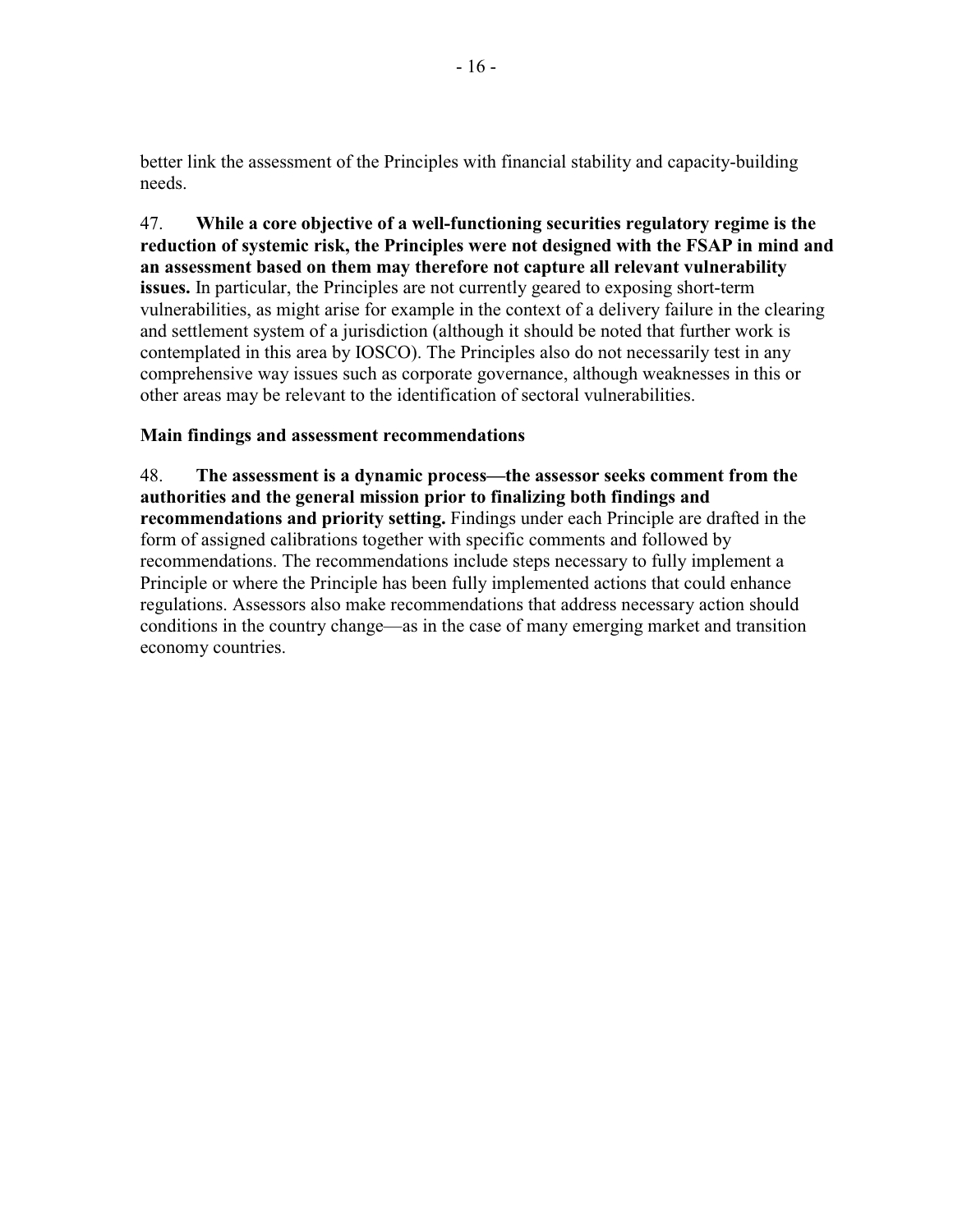| Principle                                                          | Imp 1/ | Part Imp 2/      | Not Imp 3/ | $N/A$ 4/ |
|--------------------------------------------------------------------|--------|------------------|------------|----------|
| 1. The responsibilities of the regulator should be clear and       | 94.1   |                  | 5.9        |          |
| objectively stated.                                                |        |                  |            |          |
| 2. The regulator should be operationally independent and           | 52.9   | 41.2             | 5.9        |          |
| accountable in the exercise of its functions and powers.           |        |                  |            |          |
| 3. The regulator should have adequate powers, proper resources     | 58.8   | 35.3             | 5.9        |          |
| and the capacity to perform its functions and exercise its powers. |        |                  |            |          |
| 4. The regulator should adopt clear and consistent regulatory      | 88.2   | $\overline{5.9}$ | 5.9        |          |
| processes.                                                         |        |                  |            |          |
| 5. The staff of the regulator should observe the highest           | 76.5   | 17.6             | 5.9        |          |
| professional standards, including appropriate standards of         |        |                  |            |          |
| confidentiality.                                                   |        |                  |            |          |
| 6. The regulatory regime should make appropriate use of self-      | 70.6   | 23.5             |            | 5.9      |
| regulatory organizations (SROs) that exercise some direct          |        |                  |            |          |
| oversight responsibility for their respective areas of competence, |        |                  |            |          |
| to the extent appropriate to the size and complexity of the        |        |                  |            |          |
| markets.                                                           |        |                  |            |          |
| 7. SROs should be subject to the oversight of the regulator and    | 64.7   | 29.4             |            | 5.9      |
| should observe standards of fairness and confidentiality when      |        |                  |            |          |
| exercising powers and delegated responsibilities.                  |        |                  |            |          |
| 8. The regulator should have comprehensive inspection,             | 70.6   | 23.5             | 5.9        |          |
| investigation and surveillance powers.                             |        |                  |            |          |
| 9. The regulator should have comprehensive enforcement powers.     | 52.9   | 41.2             | 5.9        |          |
| 10. The regulatory system should ensure an effective and credible  | 47.1   | 35.3             | 17.6       |          |
| use of inspection, investigation, surveillance and enforcement     |        |                  |            |          |
| powers and implementation of an effective compliance program.      |        |                  |            |          |
| 11. The regulator should have authority to share both public and   | 70.6   | 23.5             | 5.9        |          |
| non-public information with domestic and foreign counterparts.     |        |                  |            |          |
| 12. Regulators should institute information sharing mechanisms     | 64.8   | 23.5             | 11.7       |          |
| that establish when and how they will share both public and non-   |        |                  |            |          |
| public information with their domestic and foreign counterparts.   |        |                  |            |          |
| 13. The regulatory system should allow for assistance to be        | 58.8   | 41.2             |            |          |
| provided to foreign regulators who need to make enquiries in the   |        |                  |            |          |
| discharge of their functions and exercise of their powers.         |        |                  |            |          |
| 14. There should be full, timely and accurate disclosure of        | 53.0   | 47.0             |            |          |
| financial results and other information that is material to        |        |                  |            |          |
| investors' decisions.                                              |        |                  |            |          |
| 15. Holders of securities in a company should be treated in a fair | 64.7   | 35.3             |            |          |
| and equitable manner.                                              |        |                  |            |          |
| 16. Accounting and auditing standards should be of a high and      | 53.0   | 47.0             |            |          |
| internationally acceptable quality.                                |        |                  |            |          |
| 17. The regulatory system should set standards for the licensing   | 70.6   | 11.8             | 17.6       |          |
| and the regulation of those who wish to market or operate a        |        |                  |            |          |

# Table 2. IOSCO Assessments: Percentage shares of observance<sup>6</sup> with the IOSCO **Objectives and Principles of Securities Regulation**

 $6$  The calculations in this table are based on a survey of 22 completed FSAPs. Grading terminology varied between assessments. It has now been agreed that grading will reflect the suggested IOSCO model as indicated in the Table. The calculations in this table are based on a survey of 22 completed FSAPs.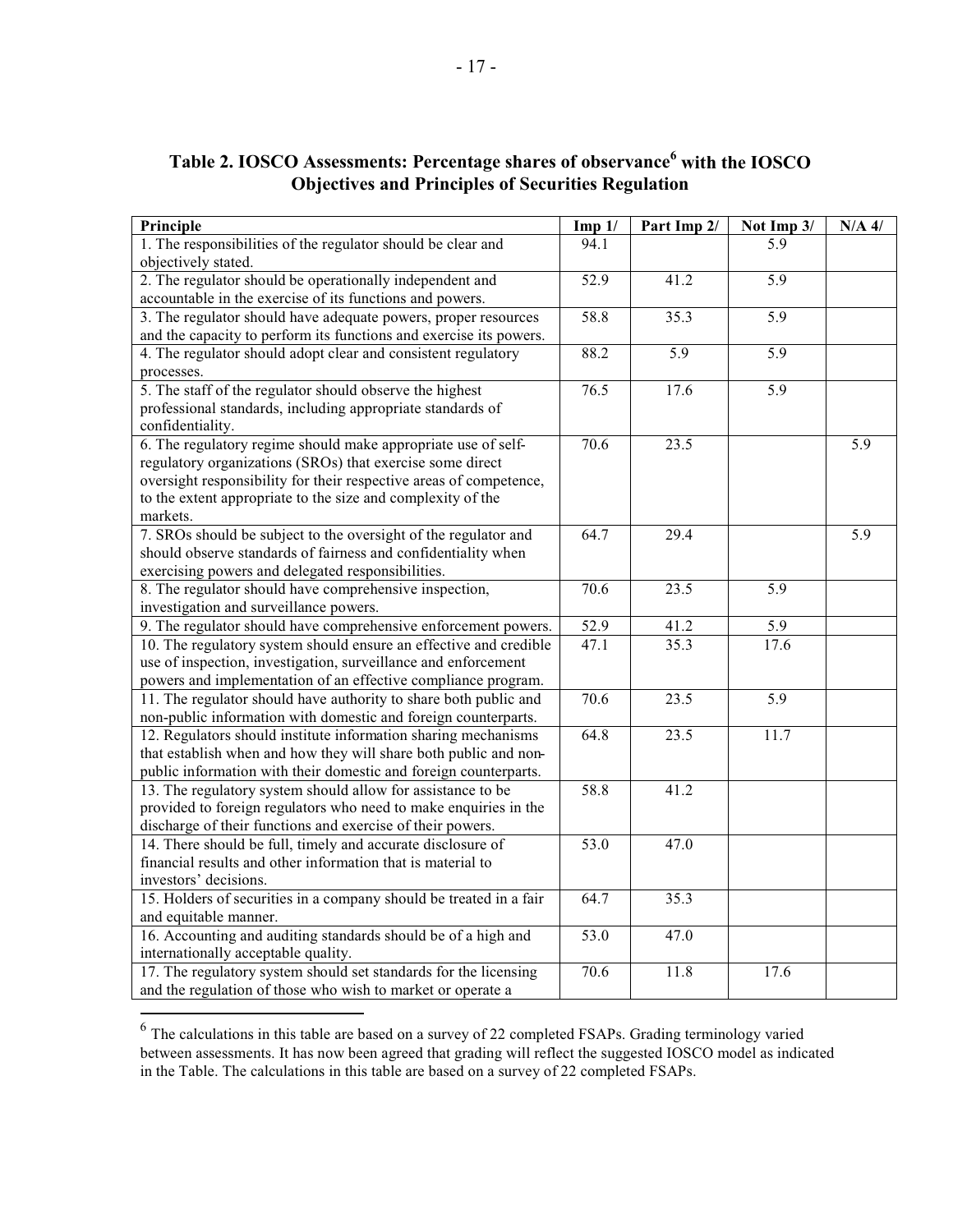| Principle                                                               | Imp 1/   | Part Imp 2/       | Not Imp 3/       | $N/A$ 4/         |
|-------------------------------------------------------------------------|----------|-------------------|------------------|------------------|
| collective investment scheme.                                           |          |                   |                  |                  |
| 18. The regulatory system should provide for rules governing the        | 70.6     | 17.6              | 11.8             |                  |
| legal form and structure of collective investment schemes and the       |          |                   |                  |                  |
| segregation and protection of client assets.                            |          |                   |                  |                  |
| 19. Regulation should require disclosure, as set forth under the        | 64.8     | 23.5              | 11.7             |                  |
| principles for issuers, which is necessary to evaluate the              |          |                   |                  |                  |
| suitability of a collective investment scheme for a particular          |          |                   |                  |                  |
| investor and the value of the investor's interest in the scheme.        |          |                   |                  |                  |
| 20. Regulation should ensure that there is a proper and disclosed       | 58.9     | 29.4              | 11.7             |                  |
| basis for asset valuation and pricing and the redemption of units       |          |                   |                  |                  |
| in a collective investment scheme.                                      |          |                   |                  |                  |
| 21. Regulation should provide for minimum entry standards for           | 88.2     | $\overline{5.9}$  | $\overline{5.9}$ |                  |
| market intermediaries.                                                  |          |                   |                  |                  |
| 22. There should be initial and ongoing capital and other               | 53.0     | 47.0              |                  |                  |
| prudential requirements for market intermediaries.                      |          |                   |                  |                  |
| 23. Market intermediaries should be required to comply with             | 58.8     | 29.4              | 11.7             |                  |
| standards for internal organization and operation conduct that aim      |          |                   |                  |                  |
| to protect the interests of clients, ensure proper management of        |          |                   |                  |                  |
| risk, and under which management of the intermediary accepts            |          |                   |                  |                  |
| primary responsibility for these matters.                               |          |                   |                  |                  |
| 24. There should be procedures for dealing with the failure             | 52.9     | 41.2              | 5.9              |                  |
| of a market intermediary in order to minimize damage and                |          |                   |                  |                  |
| loss to investors and to contain systemic risk.                         |          |                   |                  |                  |
| 25. The establishment of trading systems, including securities          | 88.2     | $\overline{5.9}$  | $\overline{5.9}$ |                  |
| exchanges, should be subject to regulatory authorization and            |          |                   |                  |                  |
| oversight.                                                              |          |                   |                  |                  |
| 26. There should be ongoing regulatory supervision of exchanges         | 70.6     | 17.6              | 5.9              | 5.9              |
| and trading systems which should aim to ensure that the integrity       |          |                   |                  |                  |
| of trading is maintained through fair and                               |          |                   |                  |                  |
| equitable rules that strike an appropriate balance between the          |          |                   |                  |                  |
| demands of different market participants.                               |          |                   |                  |                  |
| 27. Regulation should promote transparency of trading.                  | $70.6\,$ | 17.6              | 5.9              | 5.9              |
| 28. Regulation should be designed to detect and deter                   | 35.3     | $\overline{58.8}$ |                  | $\overline{5.9}$ |
| manipulation and other unfair trading practices.                        |          |                   |                  |                  |
| 29. Regulation should aim to ensure the proper management of            | 76.5     | $\overline{5.9}$  | 11.7             | $\overline{5.9}$ |
| large exposures, default risk and market disruption.                    |          |                   |                  |                  |
| 30. The system for clearing and settlement of securities                | 58.8     | 35.3              |                  | 5.9              |
| transactions should be subject to regulatory oversight, and             |          |                   |                  |                  |
| designed to ensure that it is fair, effective and efficient and that it |          |                   |                  |                  |
| reduces systemic risk.                                                  |          |                   |                  |                  |

1/ Implemented: includes assessment gradings "implemented", "fully compliant", "materially compliant", "observed", and "largely observed".

2/ Partially Implemented: includes assessment gradings "partially implemented", "partially compliant", and "partially observed".

3/ Not Implemented: includes assessment gradings "not implemented", "materially non-compliant", "non-compliant", "materially non-observed", and "non-observed".

4/ Not Applicable: no relevant market sector against which compliance could be assessed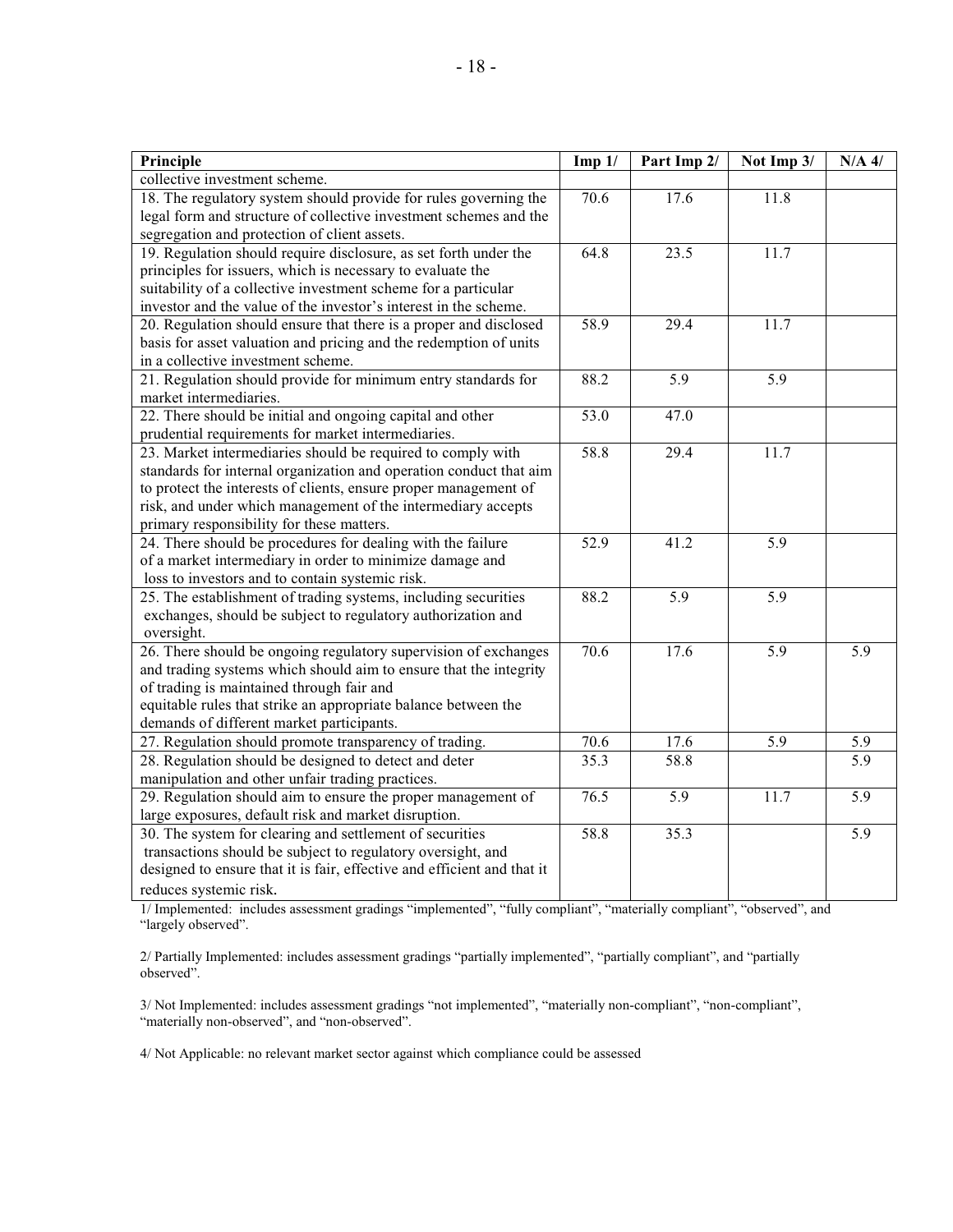## Principles relating to the regulator, Principles 1–5

49. While the assessments indicate that these Principles generally have been implemented, the adequacy of resources, scope of responsibility and independence of the regulator were identified as areas for strengthening in many jurisdictions:

- Adequacy of resources. Many agencies, particularly in developing markets, were identified as having limited resources to discharge the full range of responsibilities assigned and also experienced difficulties in attracting and retaining skilled staff. The manner in which agencies are funded, in particular, is often relevant to the capacity of the regulator to effectively supervise the securities markets. With respect to financing, in some cases self-funding was seen as an appropriate model to provide the financial resources necessary to carry out regulatory responsibilities and attract and retain skilled staff.
- **Independence of the regulator.** The administrative control of the regulator's budget by the Ministry of Finance or other governmental body was viewed in some jurisdictions as having the potential to compromise operational independence. The manner in which the head of agency was appointed, and the nature of the appointment, were also seen as having the potential to lead to unnecessary political intervention in the operations of the regulator.
- Scope of responsibility. The spread of regulatory responsibilities across several agencies or the lack of clarity of roles, particularly between an SRO and regulator, have the potential to dilute the overall effectiveness of the regulatory regime. Where unclear demarcation of responsibility existed, the parties involved often resorted to more flexible and informal administrative arrangements to ensure appropriate oversight was maintained.

# Principles of self-regulation, Principles 6–7

50. There was widespread adherence to these Principles, although this may be due in part to the fairly accommodating wording of Principle 6 in particular and the lack of specific criteria under these Principles. It should be noted that the governance structure and oversight arrangements for SROs differ markedly between jurisdictions, and the capacity of SROs to fulfill their regulatory responsibilities is often difficult to evaluate in the FSAP process. Importantly, the nature and extent of the SRO's regulatory function will inform the approach to oversight by the regulator.

51 While many SROs perform a surveillance role, their ability to monitor market activity could be adversely affected by their limited electronic surveillance capability. This, coupled with a lack of appropriate resources to analyze the available data, would be detrimental to the overall effectiveness of the surveillance process. Assessments encouraged the implementation of more systematic monitoring of trading on the exchanges.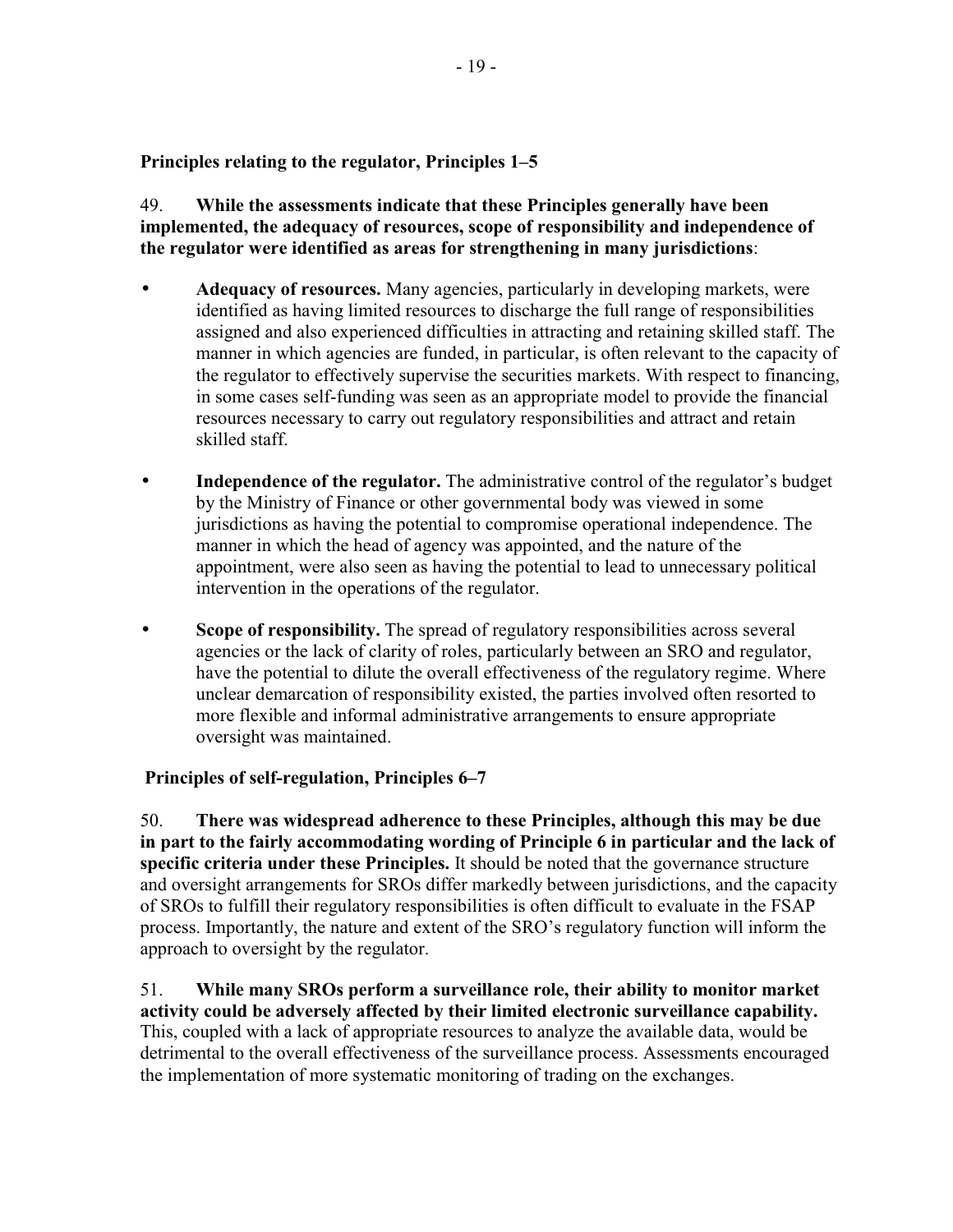52. Although most SROs have in place a defined disciplinary procedure for their members, it is sometimes difficult to gauge their capacity to investigate and administer breaches of their rules. The level of interaction with the regulator, particularly with respect to oversight of market conduct, clearly has a bearing on the effectiveness of the regulatory structure and, where market oversight was largely left to the SROs, recommendations were made for the regulator to conduct reviews and inspections of the exchanges.

Principles for the enforcement of securities regulation, Principles 8–10

53. Comprehensive and effective enforcement powers vested in the regulator are essential to maintain the integrity of the securities markets. While most regulators have adequate powers of inspection, investigation and surveillance, concerns were identified in nearly every assessment with respect to the ability of regulators to enforce compliance with the law and administer appropriate penalties. Although periodic (scheduled) and "for cause" inspections of regulated entities are generally undertaken, the level of inquiry differs greatly between jurisdictions. For some regulators, the lack of skilled staff resources also hampers their ability to effectively undertake surveillance of the markets. Moreover, the effectiveness of the oversight process is sometimes diminished where there are limited sanctions at the disposal of the regulator, or where there are issues concerning the enforceability of penalties through the legal system. Where administrative sanctions, which are essential to the regulator's ability to both enforce the law and encourage compliance through deterrence, were not available to the regulator, strong recommendations were made for agencies to seek such powers.

# Principles for cooperation in regulation, Principles 11–13

54. Regulators sometimes do not have the ability to share information with other domestic regulatory bodies, or are hampered in this endeavor by administrative or legal hurdles. This has obvious implications for the effectiveness of the regulatory regime, in particular in the timely identification of systemic risks. It also has consequences with respect to the conduct of cross-border investigations, in that information sought by a foreign counterpart relating to another sector of the financial system may not be readily available. It should also be noted that banking secrecy laws often prevent authorities from accessing information relevant to their investigation. Recommendations in this area therefore included the strengthening of cooperation between domestic supervisory authorities.

55. Cross-border information sharing and cooperation between regulators is strongest in circumstances where a Memorandum of Understanding (MOU) or other formalized arrangement is in place. Many regulators have negotiated such arrangements with their foreign counterparts, usually in accordance with the ten principles established by IOSCO some years ago.<sup>7</sup> Where MOUs do not exist, many regulators adopt informal means

 $\frac{7}{7}$  Principles of Memoranda of Understanding, Report of the IOSCO Technical Committee, September 1991.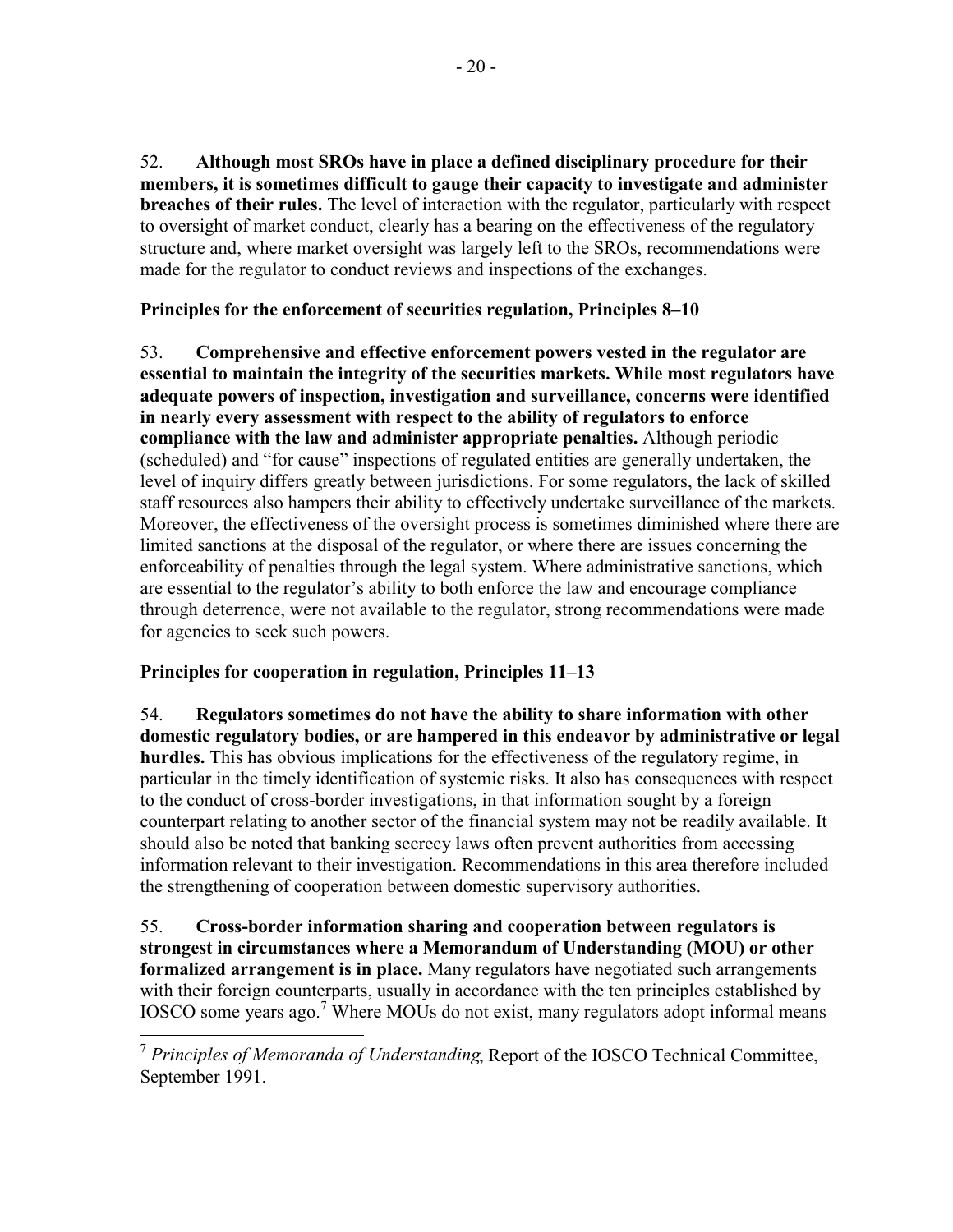by which publicly available information might be shared. In some jurisdictions, there remain legal impediments to regulators sharing information with foreign agencies, often in the form of constitutional protections, freedom of information requirements or privacy legislation. The assessments found that regulations and procedures often needed to be enhanced in order to fully implement MOUs.

# Principles for issuers, Principles 14–16

The assessments indicate that most jurisdictions surveyed have further progress 56. to make in fully implementing this set of Principles. In particular, it was not clear to some assessors that regulators had adequate powers—and the administrative capability—to prevent the issue of a prospectus into the market if minimum content requirements were not met, or that the regime facilitated public access to issue and other disclosure documents lodged with the regulator and/or exchange.

57. While many jurisdictions had the basic elements necessary for an effective disclosure regime, such as requirements for point of sale and periodic information to investors, there were often shortcomings identified in continuous disclosure regimes with respect to the content and timeliness of reporting obligations. The effectiveness of disclosure of information on matters or events that would be expected to have a material effect on the price or value of securities traded on an exchange could be compromised by delays in reporting of these triggering events. Recommendations thus focused on the need for such information to be disclosed as soon as practical to all market participants.

58. In particular, many jurisdictions could strengthen provisions relevant to the protection of minority shareholders' interests. For example, the disclosure of share ownership levels that exceed specified thresholds (often 10 percent of the issued capital of a company) has generally been required, as has reporting of related party transactions however, quite generous reporting timeframes are evident in some countries. Timely access to information of this nature goes to the confidence of investors in the integrity of the market. Recommendations were thus made to tighten the period in which such disclosure might be made to market participants.

59. The role of auditors is key to ensuring appropriate financial reporting and corporate disclosure—auditing issues are pervasive throughout the financial sector. The oversight of the profession could be enhanced in many jurisdictions by greater involvement of external bodies in the disciplinary processes for accountants and auditors. While the development and adoption of internationally acceptable accounting standards is ongoing in most jurisdictions, recent corporate events in major markets have highlighted the need for stronger supervision of the activities of accountants and auditors, to ensure widespread compliance by audited entities with existing accounting standards. There is no one model suggested for improved oversight of the profession—although not the sole responsibility of the regulator, some form of independent review of the activities of accountants and auditors was, however, seen as desirable.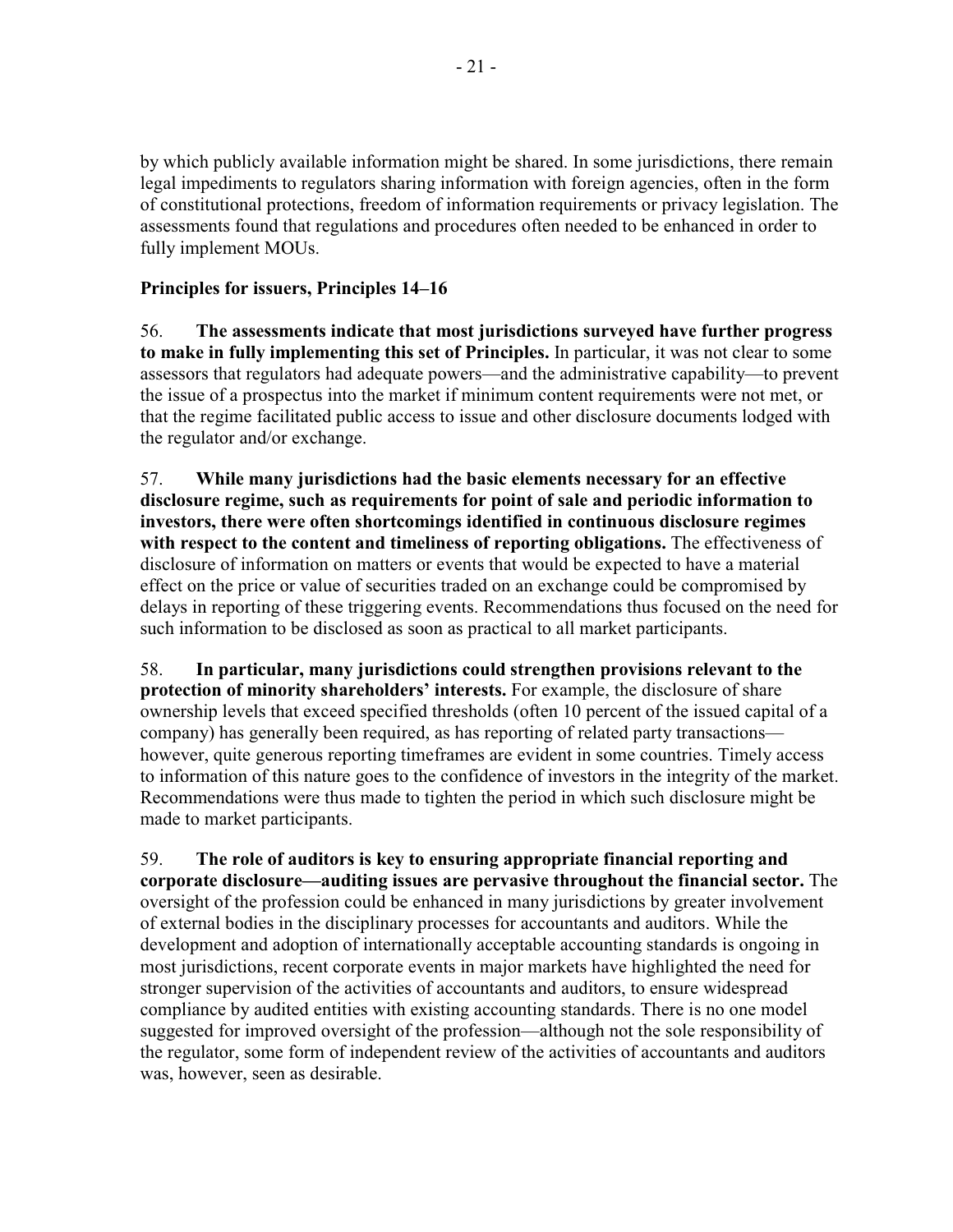Principles for collective investment schemes, Principles 17–20

60. Those jurisdictions with mature and deep securities markets exhibited a strong legal framework for the regulation of collective investments. While specific governance requirements for collective investment schemes vary between jurisdictions, regimes were generally comprehensive in their provision for distribution, disclosure, management and custody of mutual fund assets. However, some assessors concluded that the resources available to regulators may not be sufficient to ensure adequate supervision of fund distributors over the life of a scheme. This was particularly the case where an active SRO had yet to be established. In jurisdictions with less-developed markets for collective investments, assessors noted the need for clarification of the definition of related parties (principal/agent) and recommended that regulators ensure appropriate custodial arrangements—relating to the independence (though not necessarily non-affiliation) of the custodian and segregation of assets in particular—were in place.

# Principles for market intermediaries, Principles 21–24

61. The licensing process, designating minimum entry standards for market intermediaries, was assessed as adequate in most jurisdictions. However, other aspects of the regulation of intermediaries, such as risk management and internal organization of firms, capital adequacy and other prudential controls, and procedures in the event of the failure of an intermediary, require strengthening. Regulatory shortcomings in these areas may have particular consequences with respect to public confidence in the securities markets and, in the case of inadequate mechanisms to address the failure of a firm, potential systemic risks. It should be noted that concerns may also need to be addressed in the context of wider legislative reform, for example in improvements to general bankruptcy procedures.

62. Although the application of the licensing regime was generally viewed as satisfactory, assessments often concluded that more work was needed in relation to the extent to which prudential and business compliance was actively enforced. For example, more frequent and targeted inspections were recommended for many jurisdictions. In some cases, the ability of the regulator to impose administrative sanctions—such as de-licensing an intermediary—was often limited, or the power for such action was vested in another domestic authority, and remedial steps were thus strongly recommended. Several assessments noted that, while initial capital rules were observed, the monitoring and/or reporting of ongoing capital requirements was not systematically enforced.

63. The absence of an investor protection (guarantee) fund, to mitigate losses and ensure the orderly winding up of an intermediary in the event of a failure, was a concern to assessors in some jurisdictions. Where guarantee funds were in place, the form and adequacy of existing compensatory arrangements—of particular relevance to restoration of public confidence in the markets and the reduction of systemic risk—were seen as necessitating review. In many countries, guarantee funds were in a embryonic stage and/or had not been tested by actual insolvencies. Concerns with respect to the absence of or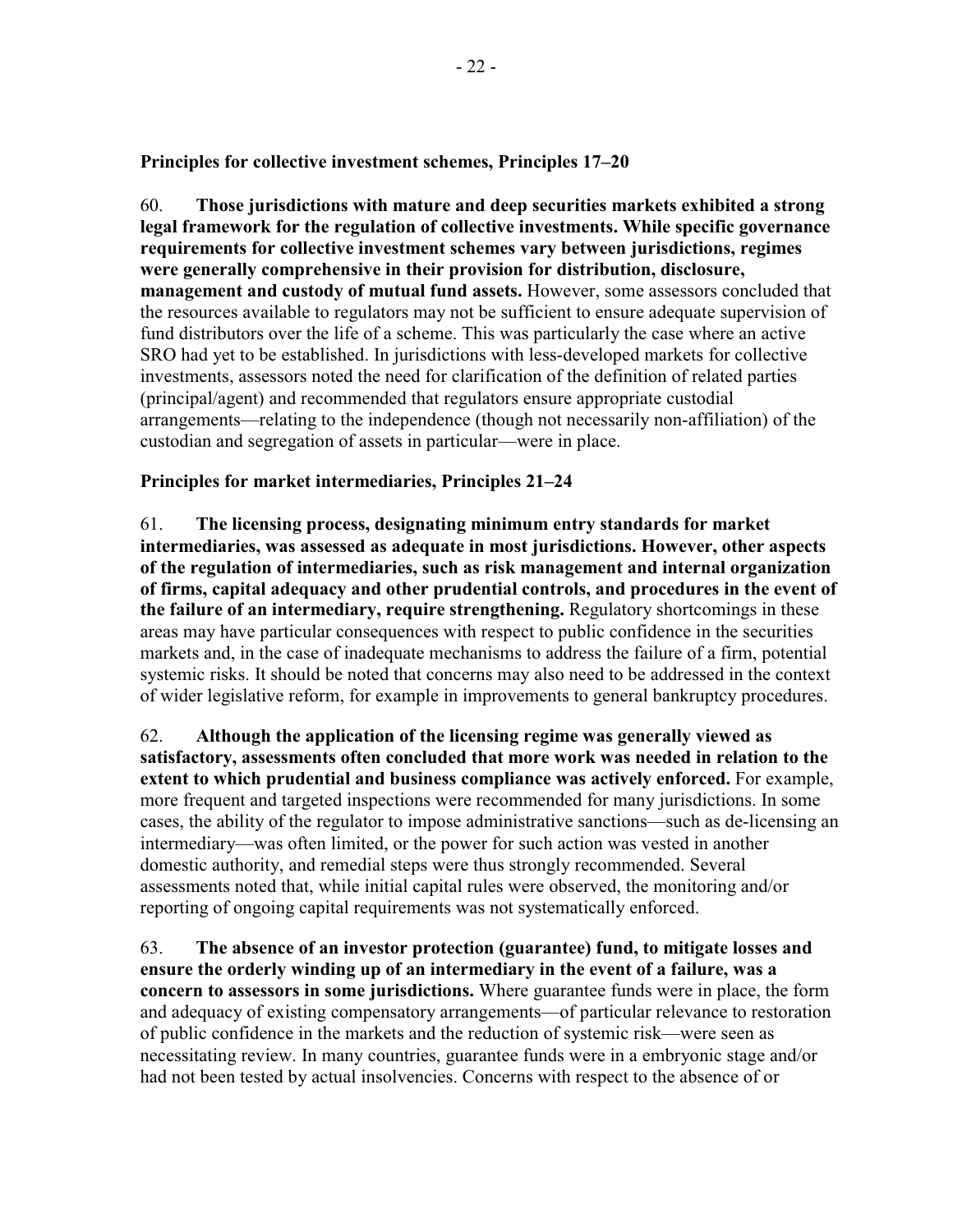weakness in such protection schemes were particularly emphasized where general insolvency procedures were also inadequate.

# Principles for the secondary market, Principles 25–30

64. While the regulation of organized and off-exchange markets was generally seen as satisfactory, there was a strong sense that the detection and prosecution of manipulation and other unfair trading practices was inconsistently enforced. Often, identification of illicit trading activities was potentially compromised by the limited integration of the surveillance function between the exchange and the regulator. Poor communication in this regard could also limit the regime's ability to properly manage market disruption and assessors recommended that, in some jurisdictions, procedures for the exchange of information be more clearly specified. Moreover staff resources to undertake monitoring of trading were often limited, even where there was an electronic surveillance capability and relatively clear lines of communication between the different arms of regulation. Recommendations were thus made to enhance the level of skilled surveillance staff in some jurisdictions.

#### 65. Most jurisdictions enforce transparency of trading in their respective markets.

In some cases, transparency could be enhanced through better and more timely provision of pre-trade information and recommendations were made to this effect. In more developed markets, the release of price-sensitive information through the exchange's electronic facility was usually observed as efficient, although steps could be taken in some jurisdictions to ensure that investors have the same level of access to information as that of direct market participants.

66. There were weaknesses identified in the oversight of clearing and settlement systems in some assessments. For example, the ability of regulators to properly monitor the adequacy of margin requirements was sometimes limited, or there were gaps in the regulation of short selling which had the potential to lead to delivery failures and, ultimately, systemic risk through the unwinding of settlements for a number of counterparties. Although the assessments touched on potential sources of vulnerability in this area, many assessors felt that such a discussion might best be taken up in a separate assessment under the CPSS/IOSCO recommendations.

# Emerging market country and developed country comparisons

67. Assessment calibrations are not easily compared between countries and do not lend themselves to broad conclusions regarding the quality of securities regulation in developed countries versus emerging market countries. Ratings, using the IOSCO scale of implementation, were broadly consistent across countries with similar markets but calibration could be similar in developed countries and in emerging market countries as the context and complexity of markets appears to dictate the level of implementation. It would, therefore, be a mistake to focus on the country's "report card" out of context—instead, the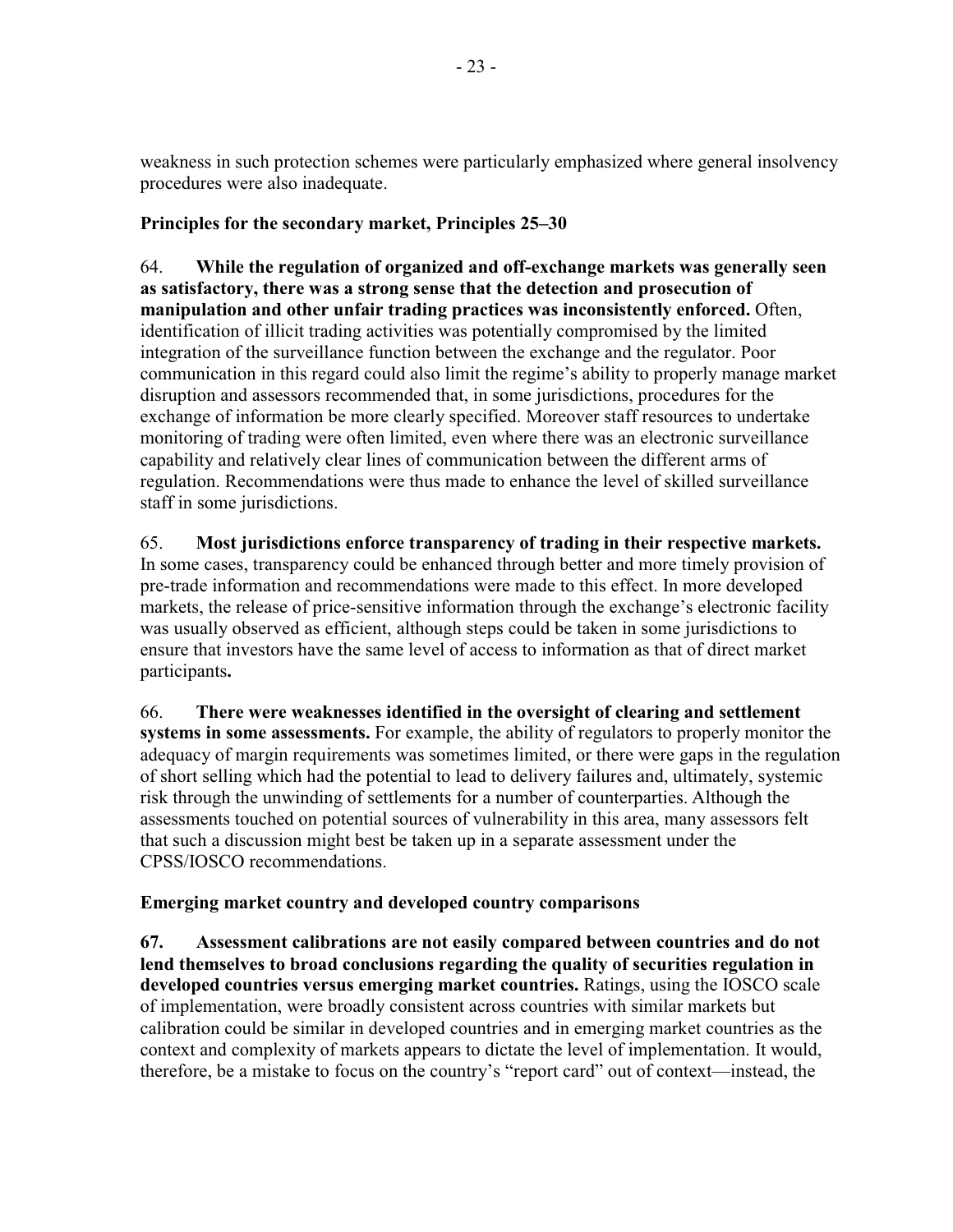assessment should be viewed as establishing a national benchmark and as an important input into the overall understanding of the financial sector.

# Principles assessment and IOSCO self-assessments

68. The FSAP has coincided with IOSCO's own efforts to assess implementation of the Principles through self-assessment questionnaires—these questionnaires have been a useful starting point in the FSAP process. In most cases the IOSCO general questionnaire was used, however, more detailed self-assessments still under development at IOSCO have also been used as information-gathering tools. The completed self-assessments are available to IOSCO members through the member website, allowing for peer comparisons and further peer education.

69 The self-assessments provided essential background information for the assessor and served as a focal point for the authorities' preparation for the mission. The assessors considered the self-assessment questionnaires as background information, enabling the assessors to gain a basic understanding of the regulatory structure and key institutions and legal framework and providing them with a basis for further information requests. The authorities found the self-assessment process educative—completing the questionnaires mobilized staff of the securities regulators to become more familiar with the Principles, thus further enhancing their skill levels.

# Implications for financial sector soundness and development

70. The Principles assessments are providing important input to the assessment of overall stability and development needs in the financial system. Development needs identified in the assessments related to strengthening legal frameworks and institutions—the need for stronger creditor protections in law, for example. In some cases, developing countries did not have the regulatory framework to address the introduction of mutual funds and this was cited as a developmental issue. However, in most cases weaknesses in securities market supervision have not been cited as contributing to overall financial system vulnerabilities.

71. Potential vulnerabilities emanating from poor oversight of clearing and settlement systems, and weaknesses in implementation of regulatory standards through inspections and investigations, could be inferred from many of the assessment **commentaries.** A more thorough understanding of the connections between supervision of securities markets and vulnerabilities and further work to enhance the contributions of the Principles' assessor will better enable the FSAP mission to test these connections.

72. The IOSCO Principles may be an incomplete tool for investigation of weaknesses in supervision and regulation of securities markets or for connecting those weaknesses to macroeconomic vulnerabilities. First, the Principles have been designed as broad aspirational statements rather than precise standards and reflect IOSCO's traditional focus on investor protection rather than systemic stability—this presents a challenge in using the Principles as a tool for assessing vulnerabilities. Second, many key issues are not dealt with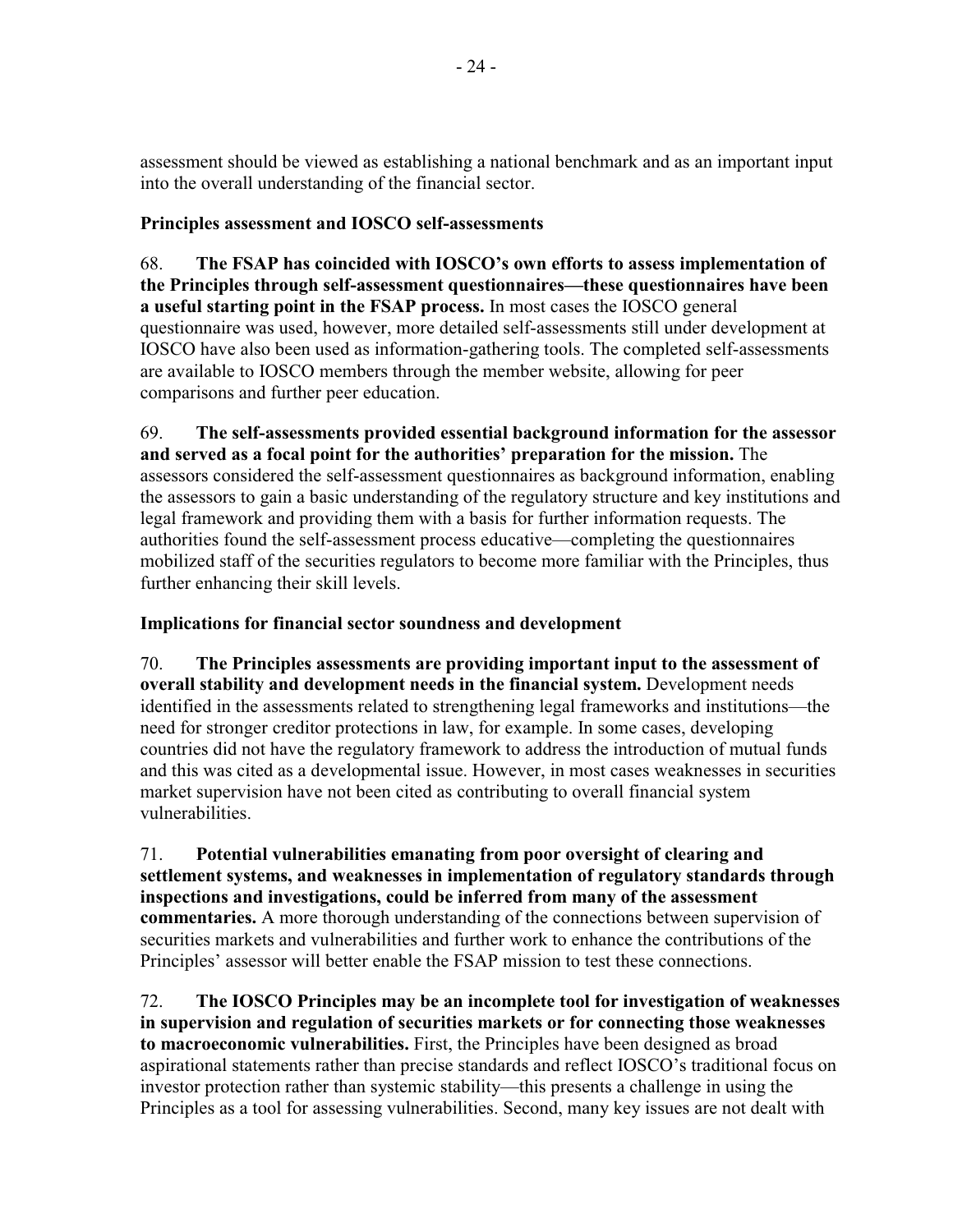by the Principles; thus, full compliance with the Principles is not necessarily an indication that there are no vulnerabilities present. Some of issues that may have implications for systemic stability that are not fully considered by the Principles include detailed corporate governance standards, accounting and auditing requirements, bond market supervision, issues over-the-counter derivatives market supervision and cross-border activity. Consideration of these limitation will be the source of on-going work at the Bank and Fund and of dialogue with IOSCO.

### **IV. FOLLOW-UP FROM ASSESSMENTS**

### A. Authorities Response

73. Country authorities have responded positively to the assessments, stressing their usefulness in providing practical insight to implementation of the Principles and in highlighting securities markets issues in the overall financial sector context. The authorities regarded the process of being assessed as educative and viewed the assessor as a valuable resource. This was particularly true for countries in the midst of reform of the securities or financial sector supervisory framework—the assessment was able to assist in prioritizing and shaping those reforms. Securities regulators believe the assessment, as part of the FSAP, was a valuable opportunity to raise concerns with central government authorities and with industry.

74. Each assessed country reported taking positive action to follow-up on recommendations made by the assessor—however, it was noted that legislative changes were more easily made than those that required additional resources or funding. Many of the countries had responded to the assessment with proposed changes to the legislative framework; to acquire the necessary enforcement authority, for example. However, a number of countries reported difficulties in implementing recommendations that required recruitment of skilled staff, since in many regions skill shortages are acute and salaries remain uncompetitive. Recommendations that required increased funding, such as expansion of inspection programs or enhancement of surveillance technology, were also viewed as being less easily implemented. In some cases, these issues have been raised in the context of requests for technical assistance.

## **B.** Technical Assistance

75. Technical assistance in the area of securities markets regulation has been somewhat limited; however, growing interest in this area as an outcome of FSAP assessments may act to broaden our involvement. As an example, a Bank technical assistance mission, which included Fund staff, visited India in June 2001 as follow-up to the FSAP mission in 2000. The mission produced a comprehensive draft report addressing a range of issues, including supervision of investment firms, effectiveness of the central regulator, structure and use of self-regulatory organizations, supervision of exchanges and issuer disclosure. It is contemplated that more requests for such assistance will be forthcoming and it is desirable that additional capacity in this regard be promoted.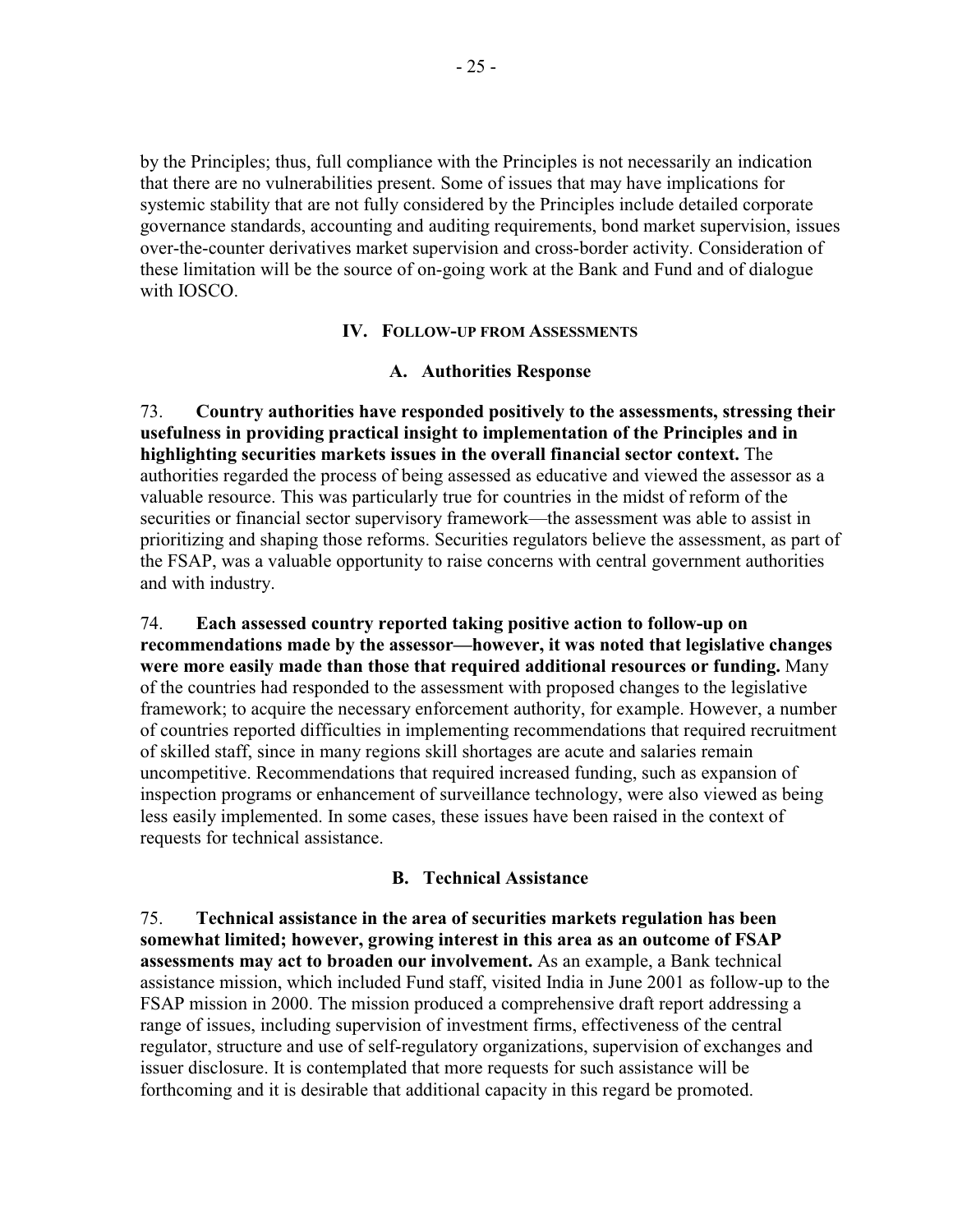76. In addition to developing a capacity for follow-up technical assistance at the Bank and Fund, other multilateral initiatives are underway to provide support in this area. The Financial Sector Reform and Strengthening Initiative (FIRST) is envisioned to be a joint program between the Department of International Development of the U.K. (DFID), the Canadian International Development Agency (CIDA), the State Secretariat for Economic Affairs of Switzerland (SECO), the Swedish International Development Agency (SIDA), the Norwegian Agency for Development (NORAD), as well as the Bank and the Fund, for the purpose of promoting robust and diverse financial systems in low and middle income countries. The purpose of FIRST would be to provide grants to low and middle income countries for technical assistance aimed at addressing financial system weaknesses and enhancing development opportunities in such countries. In addition, FIRST would provide resources for the establishment and operation of an information exchange on the delivery of financial sector technical assistance in low and middle income countries. The technical assistance and information exchange would include securities markets assistance and information where appropriate.

## V. ENHANCING THE ASSESSMENTS

## **Improving Principles and assessment methodology**

77. The quality of assessments would be enhanced by a comprehensive assessment methodology, giving assessors criteria and additional guidance under each Principle. The Principles document contains some detailed guidance as to the meaning of each Principle, however does not necessarily elaborate on what constitutes full implementation. It is desirable that criteria be developed to facilitate weighting of factors to be considered in assigning grades. The assessors have often been limited by a lack of direction as to how to treat the contextual setting—for example, the assessor is not provided with assessment findings for similar markets. This lack of direction has led to inconsistencies in the findings and lack of comparability of the assessment outcomes.

78. A guidance note for assessors has been developed by Bank and Fund staff after consultation with IOSCO—the note will be available to assessors in April 2002. The guidance note sets out criteria for assessment of the preconditions of securities regulation and the individual principles and standards for the calibration of the Principles. A key challenge for assessors is gauging whether the assessment criteria are fulfilled in practice, and not just in form. The guidance note seeks to address these concerns for the assessor.

79. The process of developing a guidance note in cooperation with IOSCO will contribute to a clearer enunciation of the purpose underlying the stated Principles. Given the changing nature of securities markets, the Principles require review to ensure their continuing appropriateness to maintaining the integrity and efficiency of securities markets. It is anticipated that the outcomes of the FSAP process will contribute to the on-going relevance and utility of the Principles. The assessment methodology to be developed by IOSCO may replace the staff guidance note. Continuing feedback from assessors in the field will be helpful in the development of this methodology.